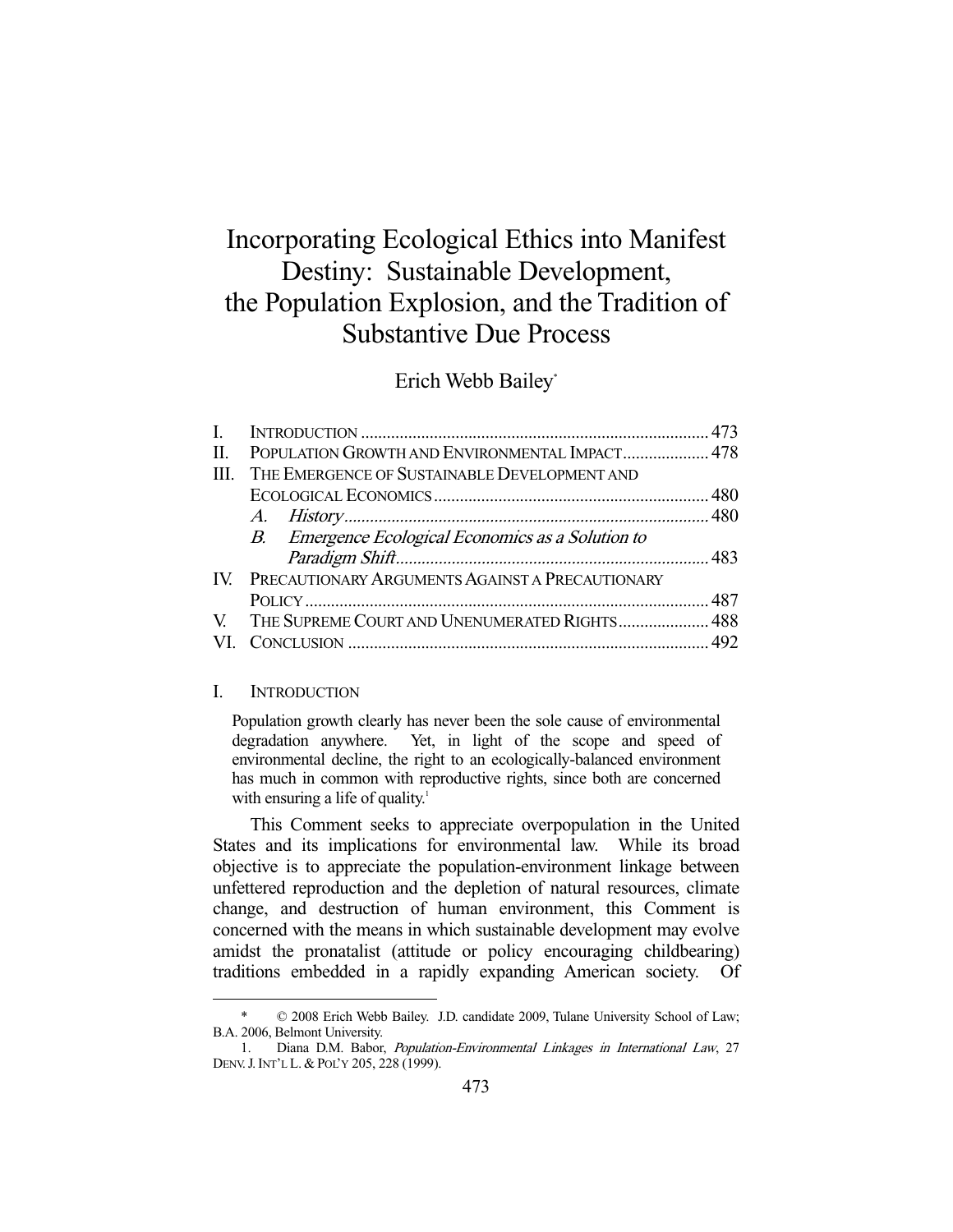specific relevance is the issue of instilling population policies that advance the ideals and methods of sustainable development while remaining consistent with the United States Supreme Court's consensus on the scope of individual procreative rights. Given the fundamental shift in paradigm required to move from a culture of unlimited expansion to one of sustainability, the Supreme Court's judicial review power remains a constant consideration for states wishing to experiment in population control policies.

 In its current incarnation, the environmental buzz phrase, "sustainable development," has been criticized as an "oxymoron."<sup>2</sup> Ironically, the "seductive vagueness" of such a contradiction of terms has made sustainable development a politically expedient tool for politics and commerce to embrace environmental issues.<sup>3</sup> However, as a broad precautionary policy, sustainable development often fails to translate to the language of U.S. environmental laws.<sup>4</sup> Sustainable development endorses a fundamental ethical shift in societal and individual responsibility owed to future generations. Its policies seek to internalize natural resource capital and human consumption and waste within the cost-benefit calculus of commercial and political decision-making.<sup>5</sup> Indeed popular interest may exist for an economic nexus linking environmental, political, and business goals.<sup>6</sup> However the cultural preoccupation with prolific fertility, material consumption, and individual entitlement, is a substantial obstacle to introducing the

<sup>2.</sup> David R. Hodas, The Role of Law in Defining Sustainable Development: NEPA Reconsidered, 3 WIDENER L. SYMP.J. 1, 1-2 (1998).

 <sup>3.</sup> Id. at 3-4.

<sup>4.</sup> See Robert V. Percival, *Environmental Law in the Twenty-First Century*, 25 VA. ENVTL. L.J. 1, 10 (2007) (describing the predominant view in the U.S. as a "reactive approach that seeks to forestall precautionary measures until detailed evidence proves that significant harm is occurring that cannot be attributed to other causes"); Douglas A. Kysar, Law, Environment, and Vision, 97 NW. U.L. REV. 675, 676 (2003) (describing study of legislative history of the Clean Air Act Amendments to reveal no public discussion). Apparently, "Congress devoted nearly all of its attention to allocating valuable property rights created under the scheme among clamoring interest groups. In other words, Congress fixated on dividing up the pork." Kysar, supra, at 676.

 <sup>5.</sup> See Kysar, supra note 4, at 678-81 (describing "ecological economics" as an operational regulatory scheme, which is capable of internalizing the constraints of finite natural resources and environmental degradation of human waste); Hodas, *supra* note 2, at 5 ("[T]he key element to sustainable development is the recognition that economic and environmental goals are inextricably linked." (quoting Susan L. Smith, Ecologically Sustainable Development: Integrating Economics, Ecology, and Law, 31 WILLAMETTE L. REV. 261, 263 (1995)); see also J. William Futrell, Defining Sustainable Development Law, 19 NAT. RESOURCES & ENV'T 9, 9 (2004) ("'[S]ustainable development' has denoted an effort to meld concerns for environmental protection, economic well-being, and social justice.").

 <sup>6.</sup> Futrell, supra note 5, at 9.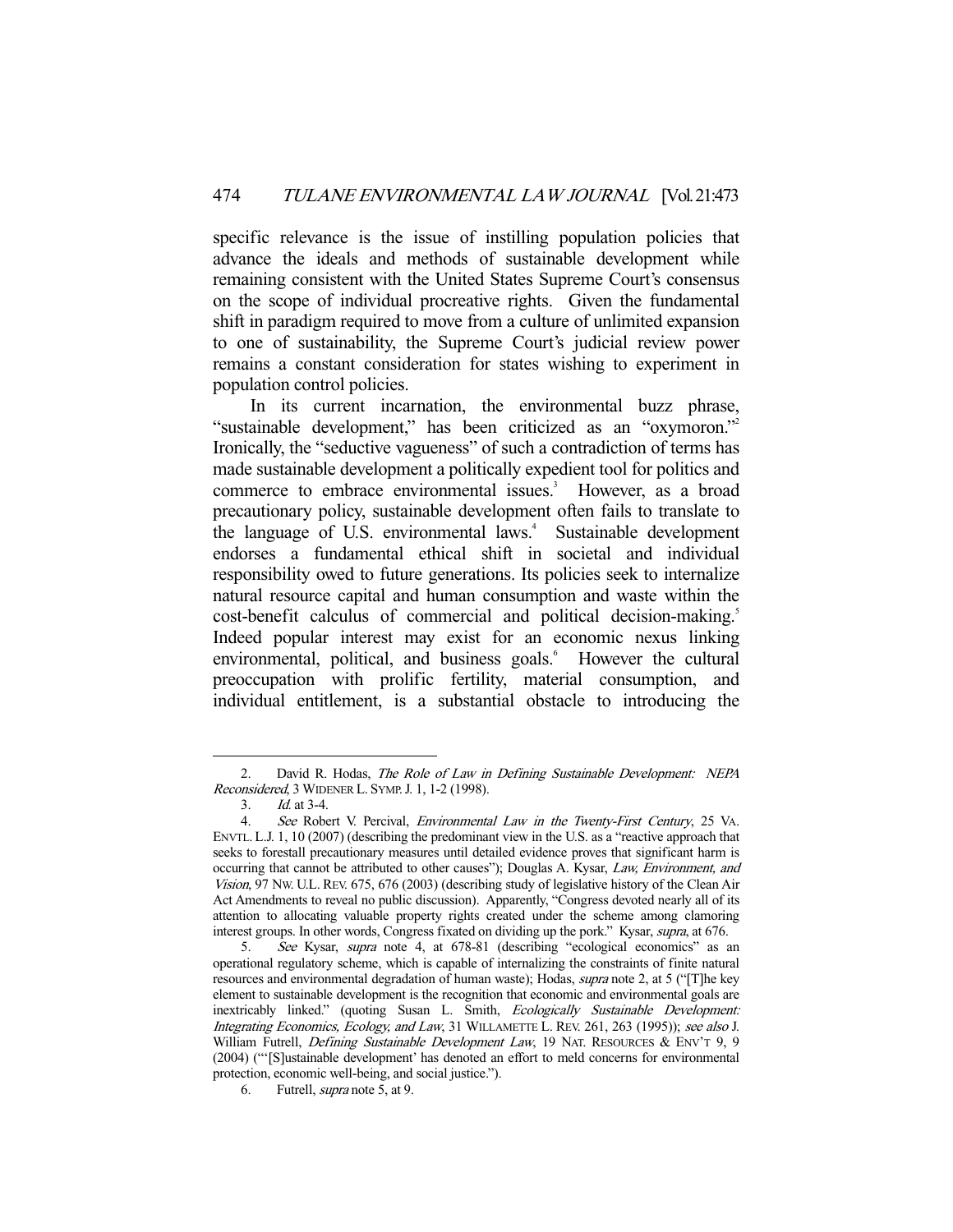ecological ethic required for sustainable development.<sup>7</sup> For many Americans sustainable development is counterintuitive. Moderation and restraint are fundamentally un-American. Moreover, procreation is considered a sacred institution. Even in 2008, value judgments are assigned to women according to fertility. Those who have no children, or even one child, are viewed differently from the industrious mother of eight.

 The next fifty years will see an estimated fifty percent increase in American population.<sup>8</sup> As environmental pressures of exponential population growth and per capita resource consumption bear down on the United States, existing environmental laws, which have mostly provided damage control, will undoubtedly struggle to mitigate these issues running through the very fabric of American identity.<sup>9</sup> This Comment posits that as continuous population growth swells urban cities and artificially sustained regions, conservation efforts and technological developments will fail to keep pace with resource depletion and degradation to human and natural environments. As such, individuals will begin to understand the significance of unfettered population growth as a numeric variable driving America's ecological impact.<sup>10</sup>

Fertility rights implicate our long tradition as a pronatalist society.<sup>11</sup> Regulation of these rights as a matter of ecological policy is potentially at odds with the penumbra of rights currently deemed fundamental by the Supreme Court.<sup>12</sup> However, as natural resource allocation is continually

<sup>7.</sup> See Carter J. Dillard, Rethinking the Procreative Right, 10 YALE HUM. RTS. & DEV. L.J. 1, 63 (2007) (dispelling common notion that procreation is an unlimited private right, describing its interpersonal scope, which must be reconciled with competing rights and duties to present and future society); see also Hodas, supra note 2, at 25 ("[F]or the law to reflect the values of sustainable development, it must reflect the underlying paradigm of the interconnectedness of life on a densely populated, technologically intense world.").

 <sup>8.</sup> U.S. Census Bureau, U.S. Interim Projections by Age, Sex, Race, and Hispanic Origin, http://www.census.gov/ipc/www/usinterimproj (follow "Table 1a" pdf link) (last visited Mar. 24, 2008) (calculating current population at approximately 306,000,000, with projected population for mid-century at 419,854,000).

<sup>9.</sup> See Babor, *supra* note 1, at 207-21 (describing the anthropogenic effects of perpetual population and consumption growth on climate change, eco-simplification, and water constraints, and suggesting that America is addicted to economic growth and overconsumption, which its laws do not address); Percival, *supra* note 4, at 8-9 (explaining that U.S. regulatory policy is rarely driven by precautionary principles).

<sup>10.</sup> See, e.g., Richard D. Lamm, Immigration: The Ultimate Environmental Issue, 84 DENV. U.L. REV. 1003, 1004 (2007) (describing other environmental leaders' ecological footprint as a formula of I=PAT, where environmental impact was a product of population, affluence, and technology); see also Kysar, supra note 4, at 724-26 (describing one scientist's calculation of the "ecological footprint" to determine ecological impact using population as a factor).

<sup>11.</sup> Dillard, *supra* note 7, at 3-6.

 <sup>12.</sup> Compare Planned Parenthood of Se. Pa. v. Casey, 505 U.S. 833, 859, 915 n.3 (1992) (Stevens, J., concurring in part and dissenting in part) ("[A] state interest in population control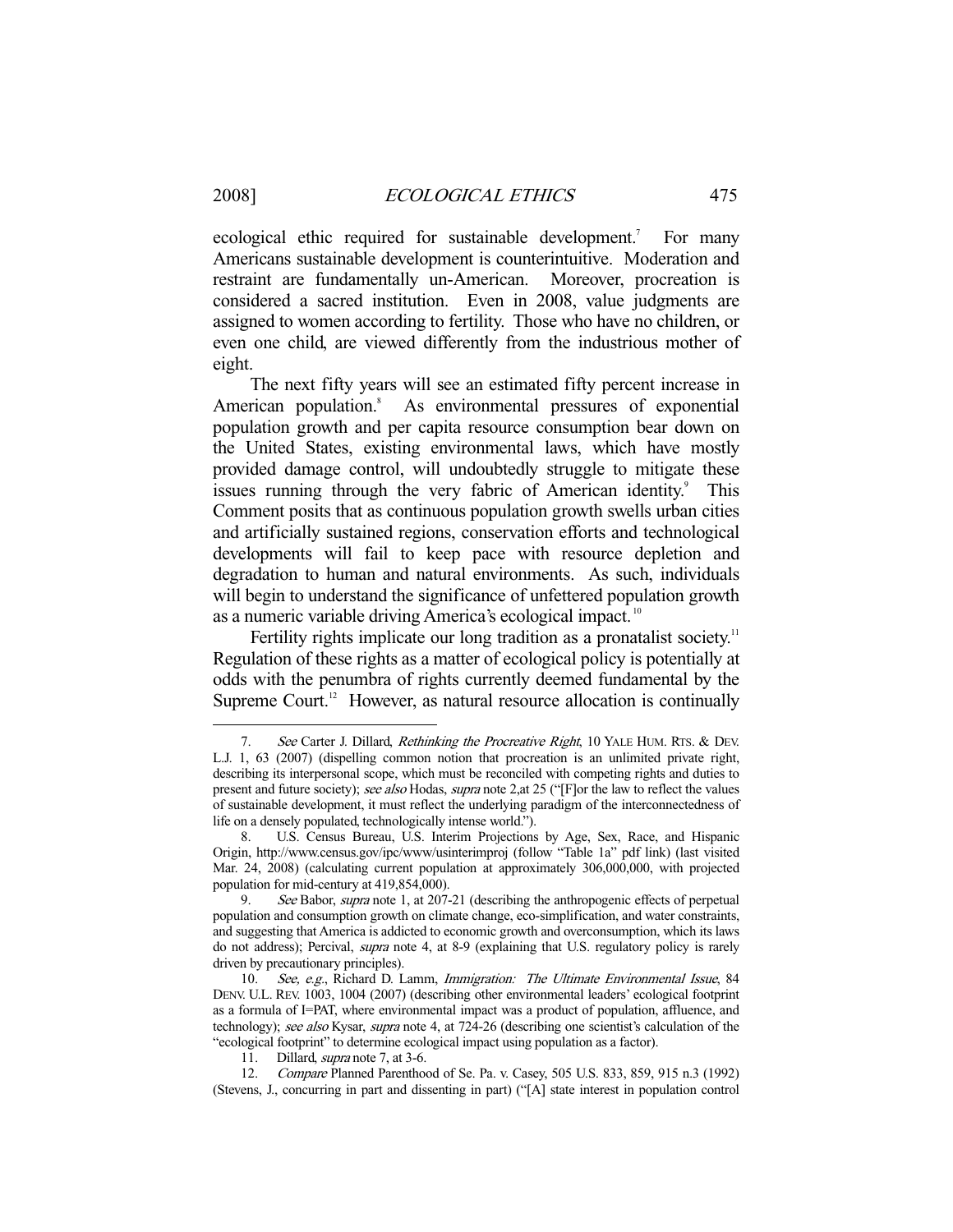divided among a population growing at a compounding rate, consistent access to the natural world may become an unattainable luxury for many. To the extent population growth is perceived to diminish the quality of life for every individual, policies aimed at limiting procreation will become relevant and polarizing issues. This Comment argues that the Supreme Court has an obligation to foster movement toward sustainability by recognizing the compelling interests of future generations in having an ecologically sustainable environment. By analyzing unlimited procreative freedom under a substantive due process methodology relevant to contemporary norms and considerate of international efforts toward sustainability, the Supreme Court has an opportunity to explicitly or implicitly incorporate a fundamental right to ecological well-being. This right could be manifest through the Supreme Court's refusal to expand the existing scope of unenumerated procreative rights. Such a stand would endorse state action necessary to protect the compelling ecological liberty interests of future generations. Implicit in such interests would be the state's obligation to mitigate the exponential growth of present day populations.<sup>13</sup> In terms of regulating procreative autonomy, the states' ecological liberty interests would be narrowly tailored to distinguish between private and public components of fertility. While such a scheme would undoubtedly spark a polarizing debate, it encourages states to experiment with policies necessary for sustainable development, while safeguarding individual physical autonomy.

 While a narrowly construed procreative right by the Supreme Court is necessary for sustainable development in the United States, it is not sufficient. In the words of sustainable architect and author William McDonough, "Regulation is a signal of design failure."<sup>14</sup> In other words, governmental and judicial action is only appropriate where the commercial market is fundamentally deficient or fails to correct for an externality perceived as unjust. For implementing principles of sustainable development, commerce remains the appropriate instrument for initiating such a paradigm shift. Unlike the political process, supply

could not justify a state-imposed limit on family size or, for that matter, state-mandated abortions."), with United States v. Lopez, 514 U.S. 549, 551 (1995) (rejecting federal authority to regulate or coerce national programs based on noncommercial norms of health, morals, and public welfare), and Dillard, supra note 7, at 18 (citing Cleveland Bd. of Educ. v. LaFleur, 414 U.S. 632, 651-52 (1972) (Powell, J., concurring) (proposing that Congress could limit tax deductions for dependents, constituting an intentional effort to "penalize childbearing").

<sup>13.</sup> See Dillard, supra note 7, at 19-20 (noting where the Supreme Court has upheld state regulation in spite of perceived harm to individual liberty).

 <sup>14.</sup> WILLIAM MCDONOUGH & MICHAEL BRAUNGART, CRADLE TO CRADLE: REMAKING THE WAY WE MAKE THINGS 54 (2002).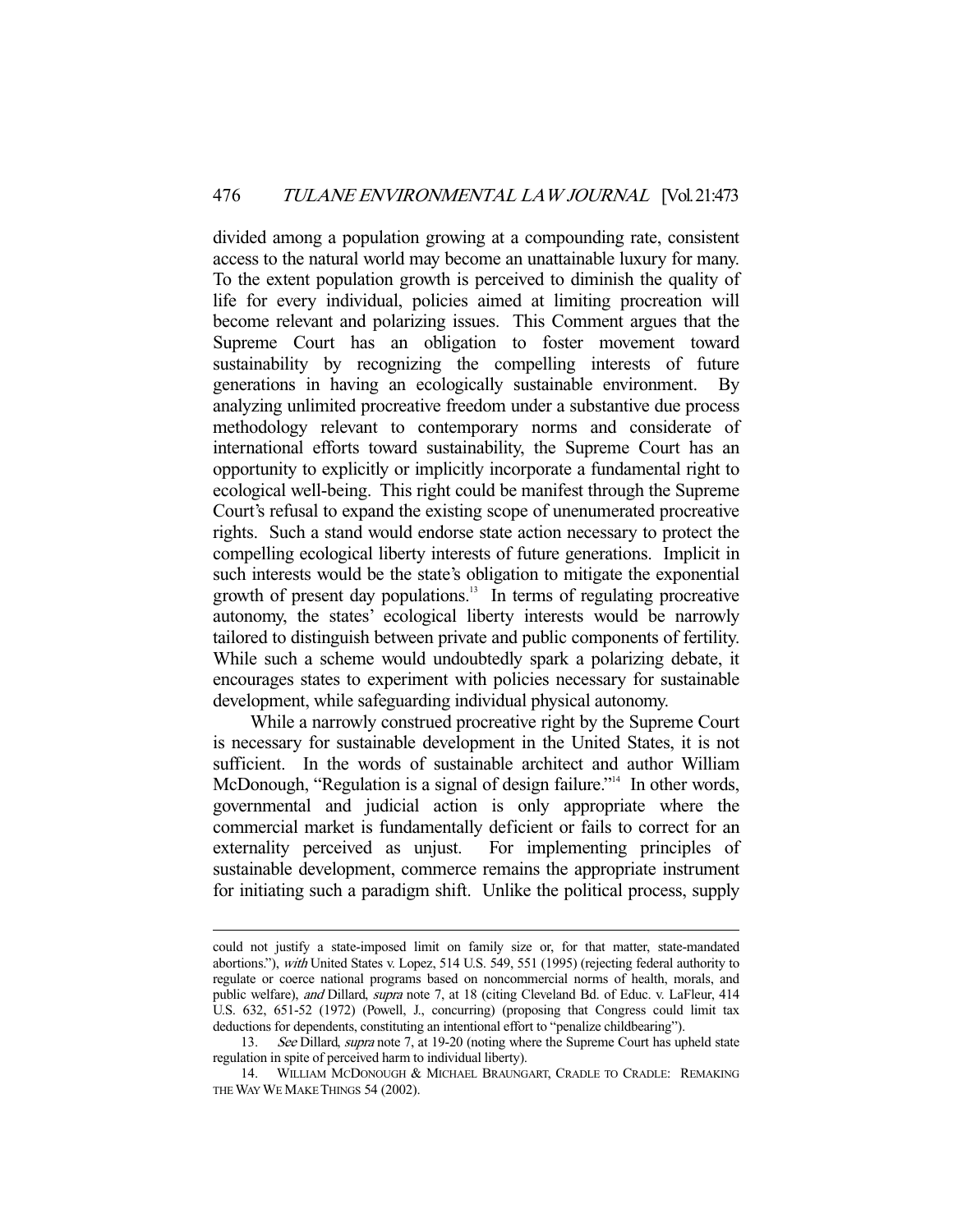and demand is honest, efficient, and offers individual prosperity. To this end, "ecological economics" provides a means to quantify and internalize the environmental footprints of individual resource and waste costs, while approximating the upward limits of finite natural resources.<sup>15</sup> In theory, as the traditional economic driver of perpetual expansion and development becomes impractical through cost-benefit realities, incentives will shift toward greater bio efficiency (less bad) and, eventually, bio effectiveness (more good).<sup>16</sup> Ecological economic principles offer a compelling nexus between commerce, politics, and ecological conservation. However, an inevitable question arises as to what extent should a market-driven economic formula influence the Supreme Court and its understanding of an unenumerated procreative right.

 Part II of this Comment considers the social and environmental impact of a "population bomb" in the United States, arguing that unrestricted procreation is sufficient to prevent sustainable<br>development.<sup>17</sup> Part III provides background to the emergence of Part III provides background to the emergence of sustainable development and its history as an organizing principle in international environmental law, observing its fundamental shift in paradigm.18 Part III next considers sustainable development in the United States amidst the emergence of ecological economic theory. Part IV considers vulnerabilities embedded within environmental law and ecological economic sustainable development policy. Part V considers the relevance of the Supreme Court's history in upholding the unenumerated right to contract and the current scope of the procreative right. This Comment concludes that the paradigm shifts toward sustainable development and population control are the same. Both require an intergenerational ethic and acceptance of ecological limitations on human development. While the market is best to facilitate a culture of sustainability, the Supreme Court is best situated to preserve

<sup>15.</sup> See generally PHILIP A. LAWN, TOWARD SUSTAINABLE DEVELOPMENT: AN ECOLOGICAL ECONOMICS APPROACH (2000) (examining sustainable development and its meaning in light of economic efficiency); Kysar, *supra* note 4, at 677-85 (reviewing the "alternative vision" of ecological economics).

 <sup>16.</sup> See Kysar, supra note 4, at 677-85.

<sup>17.</sup> See generally PAUL R. EHRLICH, THE POPULATION BOMB (1968) (predicting overpopulation will bring about the demise of humanity).

 <sup>18.</sup> See U.N. Conference on the Human Environment, Stockholm, Swed., June 5-16, 1972, Declaration on the United Nations Conference on the Human Environment, 11 I.L.M. 1416, U.N. Doc. A/CONF.48/14 [hereinafter Stockholm Declaration]; WORLD COMM'N ON ENV'T & DEV., OUR COMMON FUTURE (1987); U.N Conference on Env't & Dev., Rio de Janeiro, Braz., June 3-14, 1992, Rio Declaration on Environmental Development, U.N. Doc A/Conf.151/5/Rev. 1 [hereinafter Rio Declaration].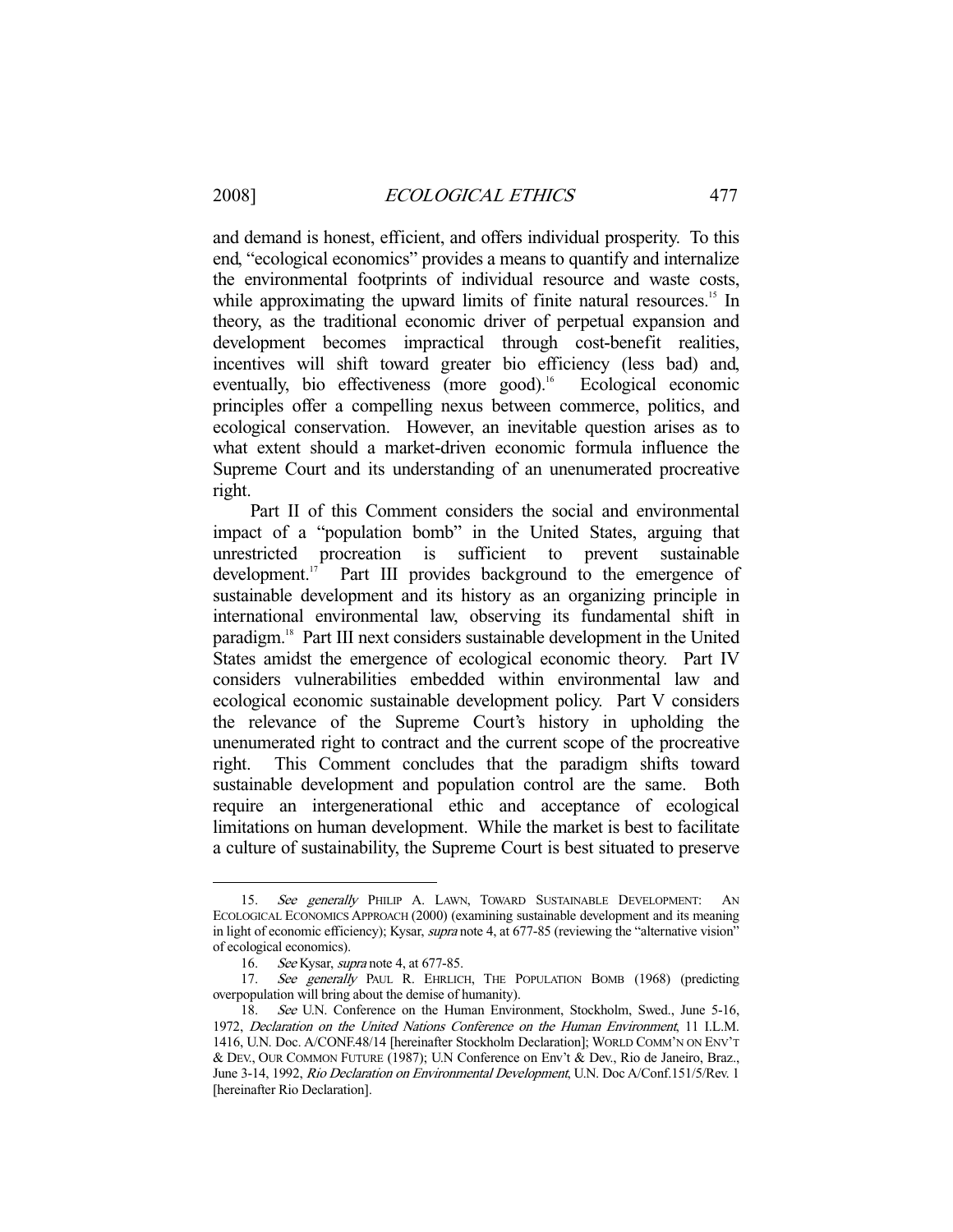and articulate the ecological morality behind the concept. Because a constitutional amendment is unlikely, institutionalization remains in the Supreme Court's willingness to implicitly recognize a new social consensus through substantive due process methodology.

#### II. POPULATION GROWTH AND ENVIRONMENTAL IMPACT

[W]e are locked into a system of "fouling our own nest," so long as we behave only as independent, rational, free-enterprisers.<sup>19</sup>

 At the outset, there are a few practical assumptions necessary in evaluating the impact of projected population growth in the United States within the context of environmental degradation: (1) that population will not be dramatically reduced through a natural or man-made disaster such as war, disease, meteor, etc.; (2) that immigration, legal or illegal, will remain a viable means of advancing one's quality of life; and (3) that people will care that the current population will not simply absorb another 120 million humans bodies in the next forty years and will adjust its expectations through technological advancements and reduced levels of consumption, affluence, and ecological quality.20

 In the United States, the success of environmental issues to transcend political rhetoric and policy and become hard law is inversely proportional to the influence of dominant cultures.<sup>21</sup> Judeo-Christian

<sup>19.</sup> Garrett Hardin, The Tragedy of the Commons, 162 SCIENCE 1243, 1245 (1968).

<sup>20.</sup> See Babor, supra note 1, at 215-16 (citing Lamong C. Hempel, *Population in Context:* A Typology of Environmental Driving Forces, 18 POPULATION & ENV'T 439, 443 (1997) (listing eight interactive variables within a causal framework that drive environmental degradation). Variables known to drive environmental degradation include:

<sup>1)</sup> Anthropocentrism: a core value which refers to the preoccupation with human progress and domination at the expense of other species. It also encompasses the widespread domination of women by men, and the ecological consequences that such domination produces; 2) Contempocentrism: also a core value which involves the human preoccupation with the present, often at the expense of future generations, both human and non-human; 3) Population Growth and Migration: an amplifier, or a principal means by which core values are extended. It involves the rate and magnitude of changes in fertility, mortality, and migration; 4) Technology: can be either beneficial or detrimental but is another amplifier of core values which has an enormous impact on the environment; 5) Poverty: a consumptive behavior variable that is a major creator of ecological poverty; 6) Affluence: also a behavior variable, it encourages environmental destruction through overconsumption, a lack of concern for natural resource depletion and "throw away" consumer lifestyles; 7) Market Failures: represent environmental externalities and unpriced opportunity costs, such as acid rain pollution; and the 8) Failure to have Markets: results in an unacceptable level of environmental damage due to an absence of assigned property rights or a failure to recognize economic value in vital ecological resources and services.

<sup>21.</sup> See Hodas, *supra* note 2, at 4-8.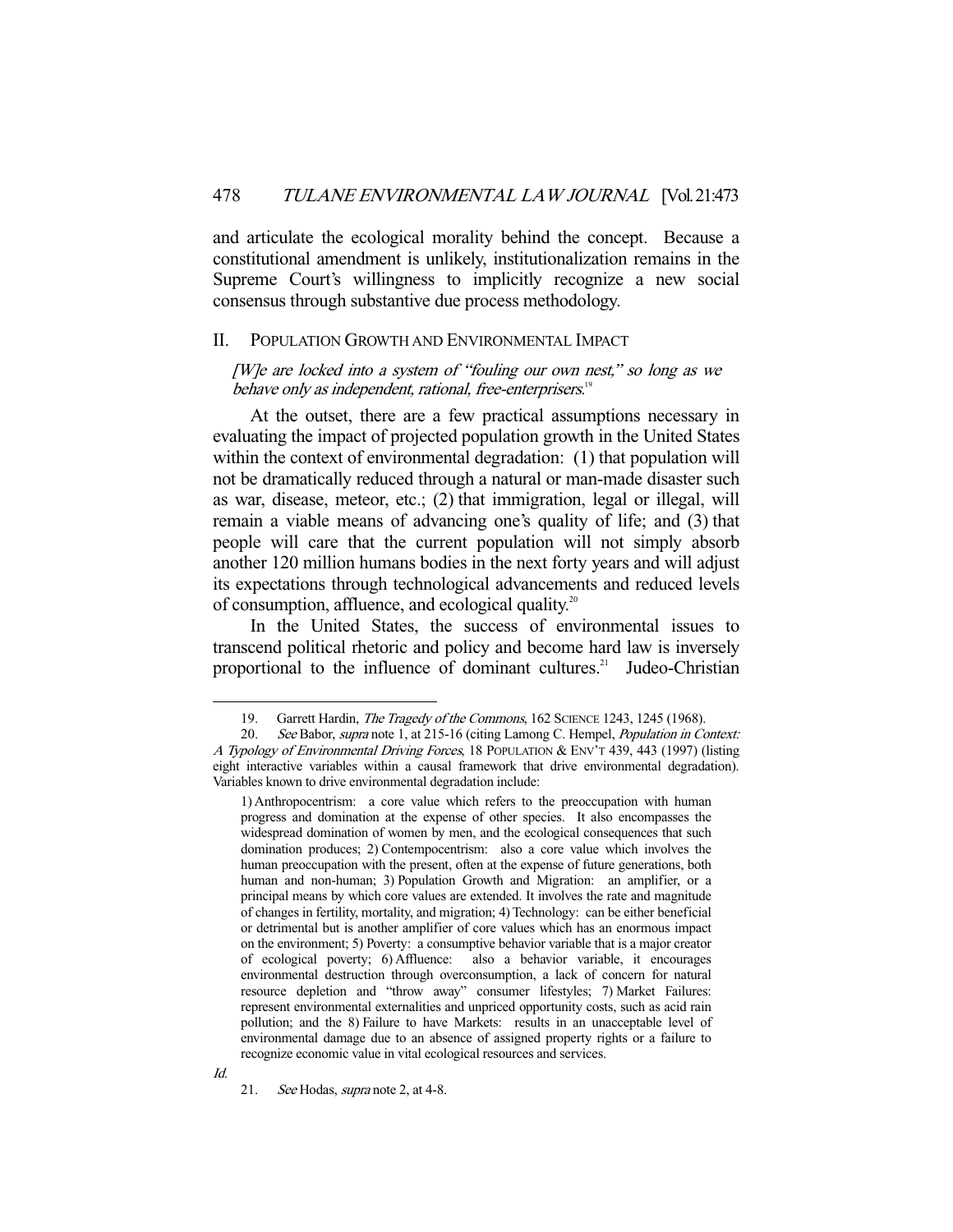beliefs, modern economics drivers, and a legal tradition grounded in seventeenth century philosophy have perpetuated an entitled sense of manifest destiny.<sup>22</sup> In terms of population and consumption, America has adhered to the command to be fruitful and multiply.<sup>23</sup> With a present day population of 302 million, the U.S. population is predicted to increase approximately 50 million by  $2025.^{24}$  By mid-century, the U.S. population is expected to reach 420 million, a  $43\%$  increase within fifty years.<sup>25</sup> Further census projections estimate an American population of 1 billion by 2100<sup>26</sup> The U.S. Census Bureau's Population Division explains that the two factors driving population growth are fertility (births) and immigration.<sup>27</sup> The Census Bureau maintains that by 2011, the number of births each year will exceed the highest annual number of births ever achieved in America.<sup>28</sup>

 In terms of consumption per capita, the United States is the most "overpopulated" nation on earth.<sup>29</sup> The nation consumes over 4.5 billion metric tons of materials annually.<sup>30</sup> An average American child metric tons of materials annually. $30<sup>30</sup>$ represents twice the environmental impact as a child born in Sweden.<sup>31</sup> In 1992, scientist Mathis Wackernagel established a measure currently understood as the "ecological footprint."<sup>32</sup> Designed to quantify the ecological impact of a specific nation's populace, the measure

23. See Babor, *supra* note 1, at 205.

-

28. Id.

 <sup>22.</sup> See id. at 22-26; see also Jim Chen, Legal Mythmaking in a Time of Mass Extinctions: Reconciling Stories of Origins with Human Destiny, 29 HARV. ENVTL. L. REV. 279, 280 (2005) ("Environmental ethics in Western society has never quite shaken the influence of Judeo-Christian religious tradition. One prominent critic has traced the 'roots of our ecological crisis' to the book of Genesis' directive to 'subdue' the earth and to 'have dominion over the fish of the sea and over the birds of the air and over every living thing that moves upon the earth.'") (citing Genesis 1:28 (Revised Standard Version)); see also A. Dan Tarlock, A Brief Examination of the History of the Persistent Debate About Limits to Western Growth, 10 HASTINGS W.-NW. J. ENVTL. L. & POL'Y 155, 155-56 (2004) (arguing that settlers' reliance on the religious pseudoscience of "rain follows the plow" romanticism is ingrained in American culture, and that, "faith in human ingenuity to outwit nature still drives our natural resources and land use policies.").

 <sup>24.</sup> U.S. Census Bureau, International Database, Country Summary: United States, http://www.census.gov/ipc/www/idb/country/usportal.html (last visited Mar. 24, 2008).

 <sup>25.</sup> Id.

 <sup>26.</sup> Lamm, supra note 10, at 1003.

 <sup>27.</sup> Jennifer Cheeseman Day, Population Profile of the United States, U.S. Census Bureau, http://www.census.gov/population/www/pop-profile/natproj.html (last visited Mar. 24, 2008).

 <sup>29.</sup> Babor, supra note 1, at 212-13 ("The average person in the U.S. consumes almost 20 times as much as a person in India or China, and 60-70 times more than a person in Bangladesh.").

 <sup>30.</sup> Id. at 213.

 <sup>31.</sup> Id. at 212.

 <sup>32.</sup> See Kysar, supra note 4, at 724.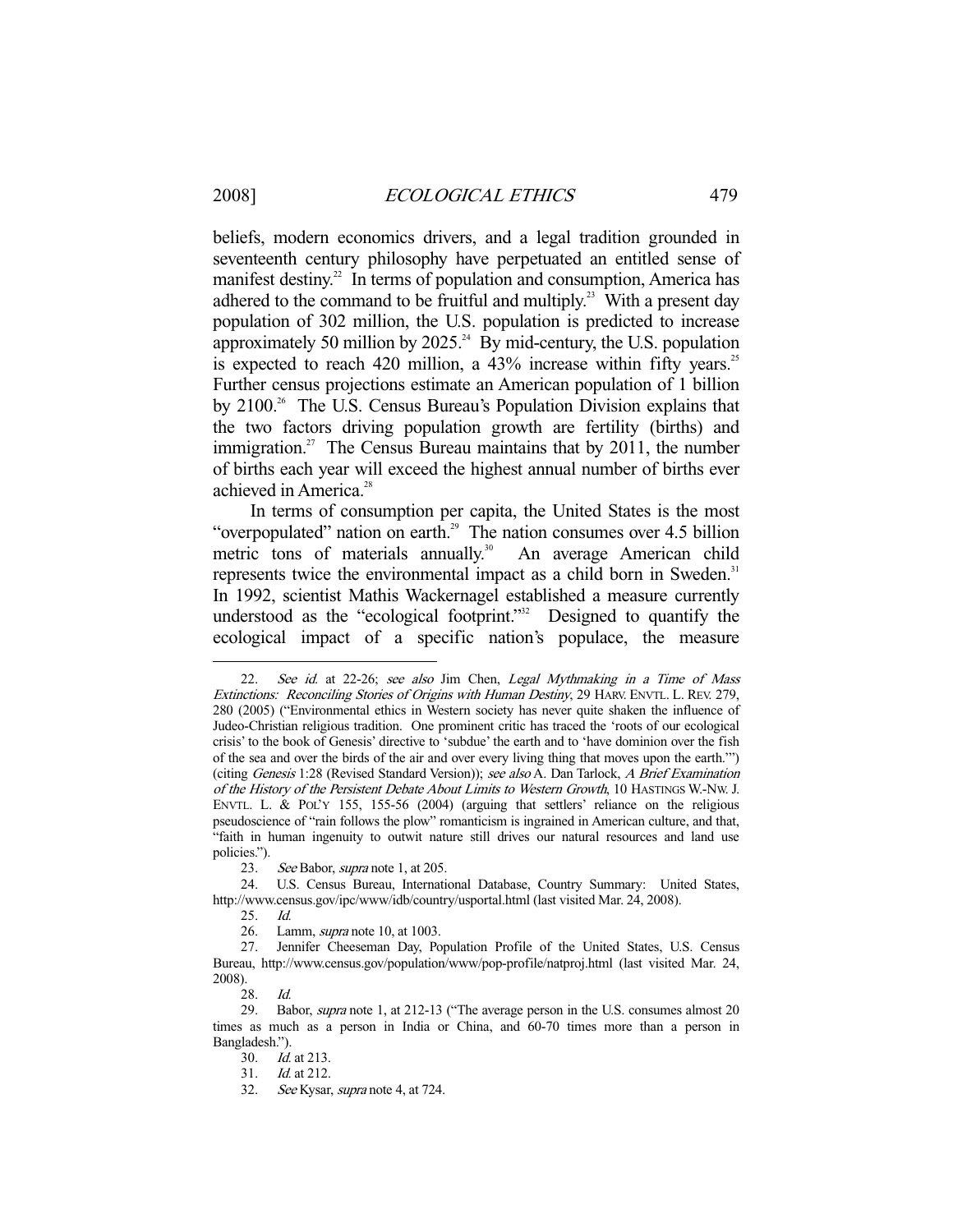approximates a nation's biologically productive water and land necessary to produce the level of resources consumed, as well as its capacity to assimilate the wastes generated by a population at a specified standard of living.<sup>33</sup> When the "ecological footprint" of the United States is analyzed, the data reveals that Americans enjoy the most resource-intensive lives on the planet.<sup>34</sup> With roughly  $5\%$  of the world's population, America accounts for roughly  $25\%$  of global energy use on an annual basis.<sup>35</sup> If one considers the "impact equation," (the effect of resource use per person multiplied by total population) the United States is expanding at a pace incompatible with contemporary understandings of natural resource limitations and global warming.<sup>36</sup>

- III. THE EMERGENCE OF SUSTAINABLE DEVELOPMENT AND ECOLOGICAL ECONOMICS
- A. History

 In 1972 in Stockholm, Sweden, at the United Nations Conference on the Human Environment (Stockholm Conference), sustainable development was enumerated as an "imperative goal for mankind."<sup>37</sup> "[H]aving considered the need for a common outlook and for common principles to inspire and guide the peoples of the world in the preservation and enhancement of the human environment," the Stockholm Conference formally recognized the need to conserve and improve the human environment for present and future generations in a manner consistent with economic and social development.<sup>38</sup> The Stockholm Conference declared as a matter of "common conviction" that states retained their sovereign right to exploit their own resources in accordance with their national policies, and had the responsibility to avoid environmental harm to other states.<sup>39</sup>

 The Stockholm Conference did not accomplish the intended level of reduction in environmental problems. After a decade of unsatisfactory

 <sup>33.</sup> Id.

 $34$   $1d$ 

<sup>35.</sup> See Babor, supra note 1, at 212; see also Solar Energy Int'l, Energy Facts, http://www.solarenergy.org/resources/energyfacts.html (last visited Mar. 24, 2008) ("America uses about 15 times more energy per person than does the typical developing country.").

<sup>36.</sup> See Hodas, supra note 2, at 2; see also Lamm, supra note 10, at 1004 (explaining I=PAT, an environmental equation expressing human environmental impact through the product of population, affluence, and technology).

 <sup>37.</sup> See Stockholm Declaration, supra note 19, at 1417.

 <sup>38.</sup> Id. at 1416-17; see Hodas, supra note 2, at 8 (noting the Stockholm Conference's goals and purpose).

 <sup>39.</sup> Hodas, supra note 2, at 8.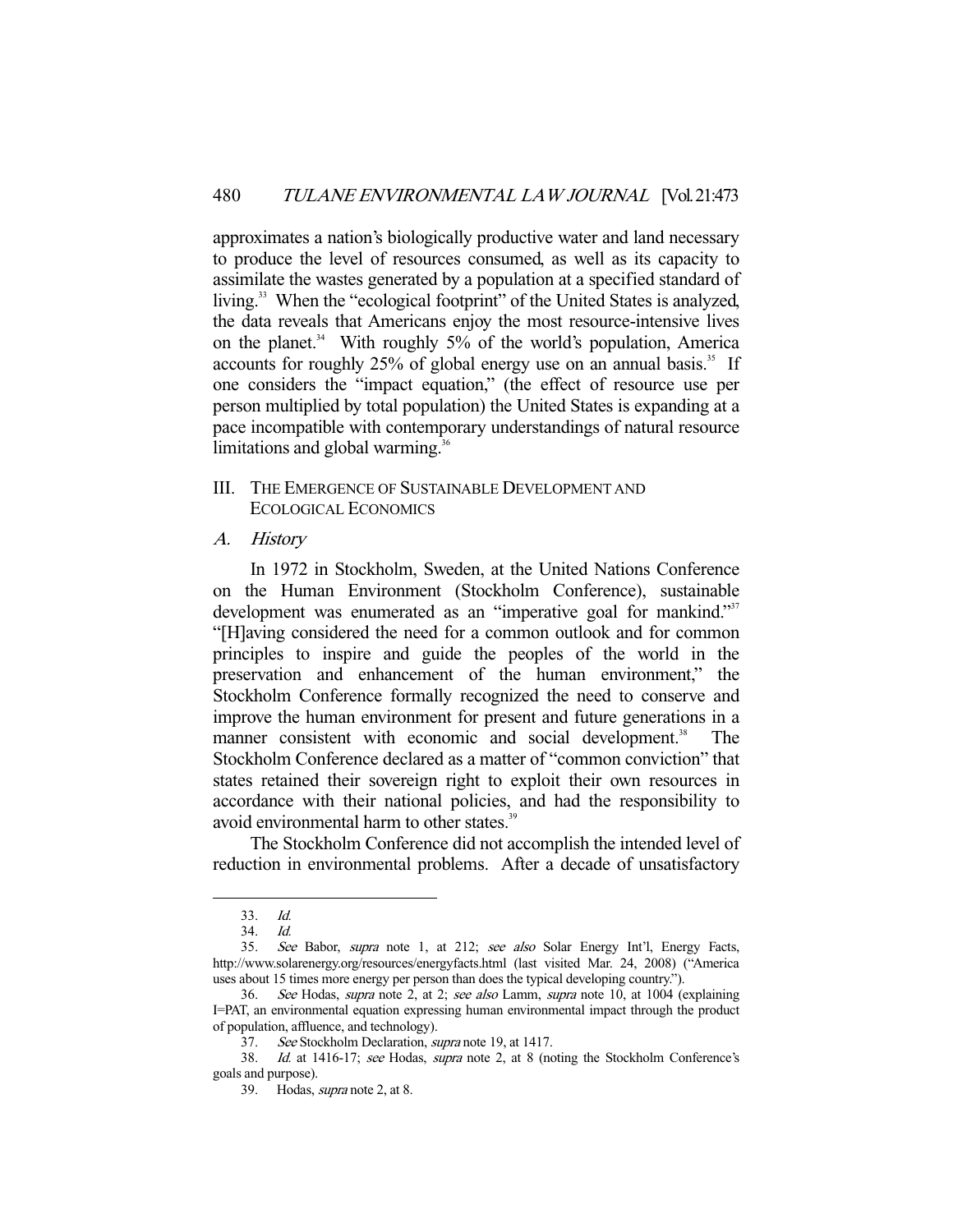attempts to elevate the notion of sustainable development as something more than a world ethic, the United Nations created the World Commission on Environment and Development (World Commission) in 1983.40 The World Commission embarked on a comprehensive mandate to define the policy issues around the concept of "sustainable development."<sup>41</sup> After years of work by thousands of individuals and hearings around the world, the World Commission released its report entitled, "Our Common Future," detailing the "'ever increasing environmental decay, poverty and hardship in an ever more polluted world."<sup>42</sup> As a solution, "Our Common Future" envisioned "'a new era of economic growth . . . based on policies that sustain and expand the environmental resource base."<sup>43</sup> According to "Our Common Future," sustainable development should serve as the conceptual tool for simultaneously confronting the four inter-connected crises facing the environment: (1) rapid population growth; (2) the tendency of economic growth to consume natural resources and to minimize environmental management in developing countries; (3) "ecological problems arising from soil erosion, water pollution and availability, atmospheric pollution, climate modifications, deforestation, and biodiversity diminishment; and (4) the borrowing of environmental capital from future generations with no intention of or prospect of repayment."44 In order to further conceptualize "sustainable development," the World Commission proposed a set of legal principles, seemingly applicable to all international and domestic occurrences of resource consumption and environmental degradation.<sup>45</sup> Significant to this set of legal principles was the World Commission's articulation of a fundamental human right to a healthy environment, and the incorporation of future generational interests into conservation efforts.<sup>46</sup>

 Like the 1972 United Nations Stockholm Conference, "Our Common Future" failed to attach a definitive meaning behind the bundle of policies "sustainable development" was intended to initiate. In 1992, The United Nations Conference on Environment and Development

<sup>40.</sup> *Id.* at 8-9.<br>41. *Id.* at 9.

<sup>41.</sup> *Id.* at 9.<br>42. *Id.* (quo

<sup>42.</sup> Id. (quoting WORLD COMM'N ON ENV'T & DEV., *supra* note 18, at 363).<br>43. Id. (citing WORLD COMM'N ON ENV'T & DEV., *supra* note 18, at 1).

Id. (citing WORLD COMM'N ON ENV'T & DEV., supra note 18, at 1).

<sup>44.</sup> *Id.* (citing WORLD COMM'N ON ENV'T & DEV., *supra* note 18, at 4-6).

<sup>45.</sup> See Hodas, supra note 2, 10 (citing NAGENDRA SINGH, Foreword to EXPERTS GROUP ON ENVIRONMENTAL LAW OF THE WORLD COMMISSION ON ENVIRONMENT AND DEVELOPMENT, ENVIRONMENTAL PROTECTION AND SUSTAINABLE DEVELOPMENT: LEGAL PRINCIPLES AND RECOMMENDATIONS, at xi (1987)).

<sup>46.</sup> *Id.* at 10 (citing SINGH, *supra* note 45, 25-27).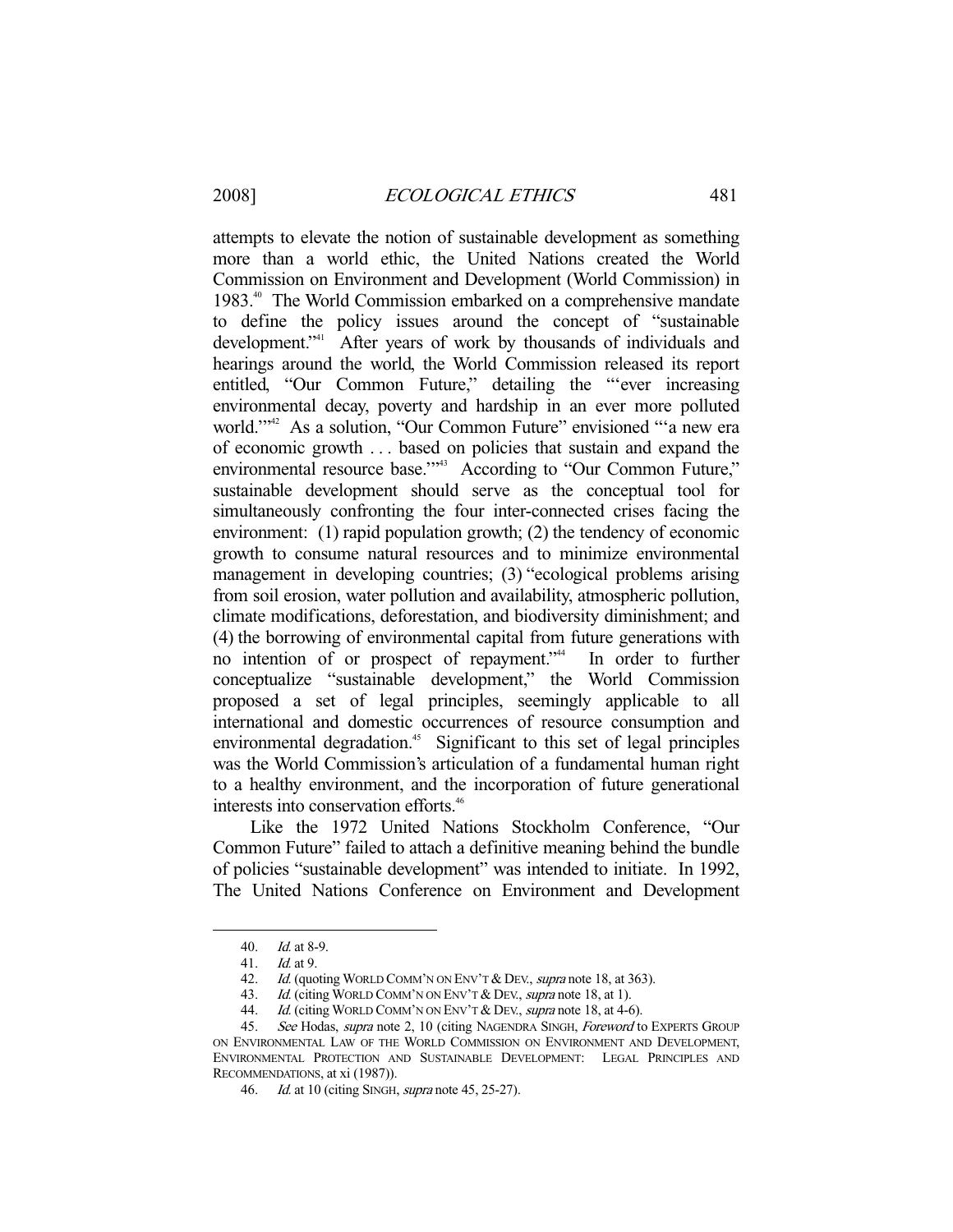convened in Rio de Janeiro with the purpose of converting the existing principles into international agreements.<sup>47</sup> The Rio Declaration affirmed sustainable development as the dominant principle in international environmental policy.<sup>48</sup> In addition, it prioritized areas of needed action (Agenda 21), proposed measures to help fund sustainable developmental projects, and initiated two treaties on climate change and biodiversity.<sup>49</sup> However, still absent, were legal rules giving operable meaning to "sustainable development."50

 The proliferation of sustainable development, as an allencompassing concept in its promise to fulfill the needs of the present without compromising the capacity for future generations to meet their own needs, continued to expand through the end of the twentieth century.51 In 1999, the National Research Council identified the five key objectives it determined as "necessary, ambitious, and achievable by 2050."<sup>52</sup> Topping the list was the need to "accelerat<sup>[e]</sup> fertility reduction so that the world's current population grows only to eight billion by 2050 rather than the nine billion currently projected."<sup>53</sup> By 2002, the international community's interest in the conceptualization of "sustainable development" led to the World Summit on Sustainable Development.<sup>54</sup> The result was the Johannesburg Plan of Action, turning the policy focus of sustainable development toward meeting basic human needs in developing countries, as well as preserving biodiversity.<sup>55</sup>

 Johannesburg has been criticized as ignoring the most fundamental, yet uncertain, principles behind sustainable development.<sup>56</sup> Labeled the

 <sup>47.</sup> Id. at 13-14.

<sup>48.</sup> Id. at 14 (citing Rio Declaration, *supra* note 18).

 <sup>49.</sup> Id.

 <sup>50.</sup> See id. at 14-15.

 <sup>51.</sup> See John C. Dernbach, Targets, Timetables and Effective Implementing Mechanisms: Necessary Building Blocks for Sustainable Development, 27 WM. & MARY ENVTL. L. & POL'Y REV. 79, 90-92 (2002).

 <sup>52.</sup> Id. at 95.

 <sup>53.</sup> Id. The remaining top objectives for sustainable development included:

providing "adequate water, sanitation, and clean air" for the expected seven billion people who will live in urban areas in 2050, which is two to three times the number of people who now live in urban areas; . . . increasing agricultural productivity in output per hectare by two to three times current productivity levels, on a sustainable basis, by 2050; . . . doubling the historic rate of efficiency improvements for materials and energy use; and . . . restoring and maintaining the functions and integrity of ecosystems that have been dominated by humans, and protecting the least affected ecosystem from land conversion.

<sup>54.</sup> Alan Hecht, Building Blocks, ENVTL. FORUM, Sept.-Oct. 2003, at 19, available at http://www.hks.harvard.edu/sed/does/sdsem/hecht\_envforum\_20003.pdf.

<sup>55.</sup> See Futrell, *supra* note 5, at 9.

 <sup>56.</sup> Id.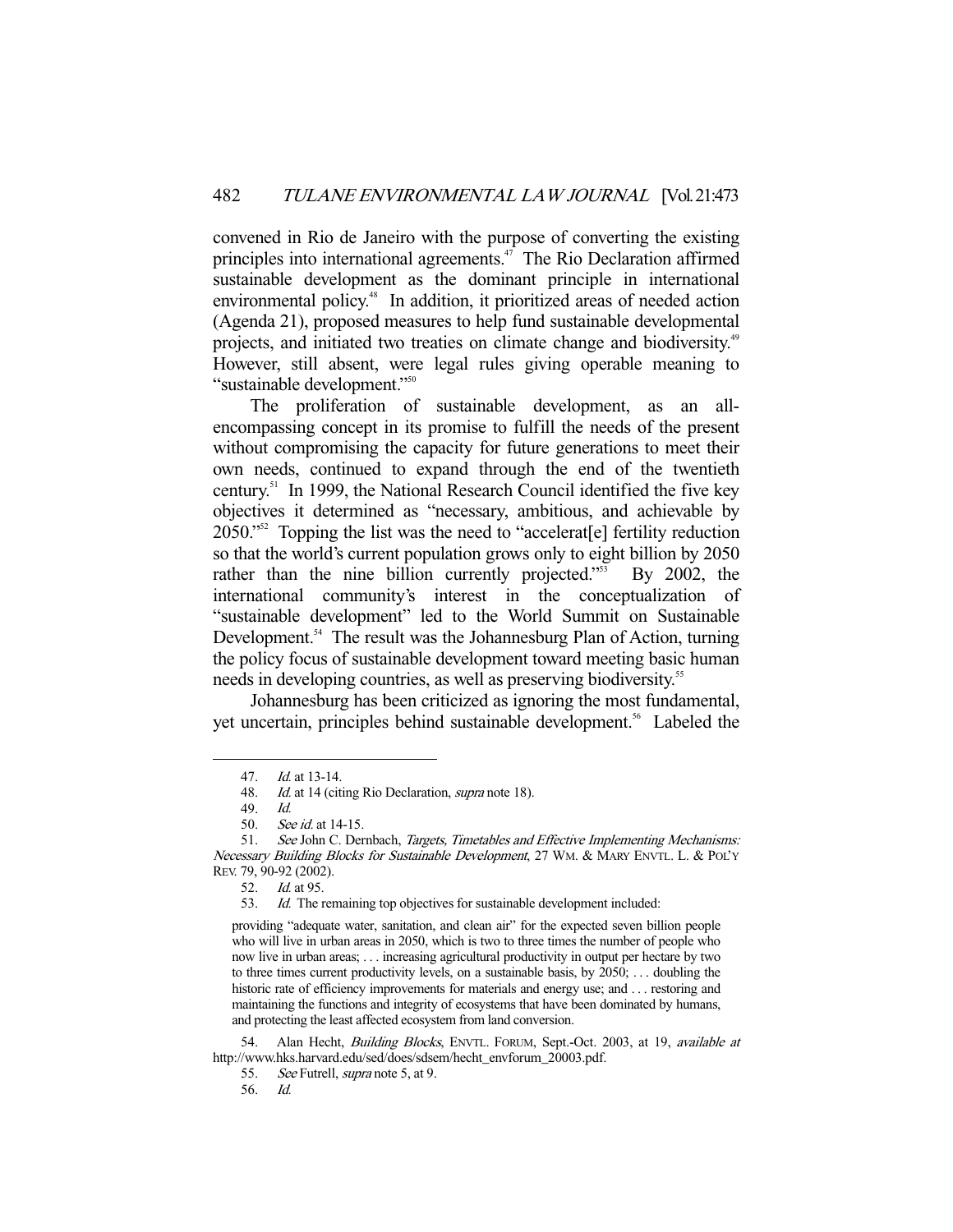"World Summit of Sustained Denial," critics point out that the summit "operated on a consensus basis," in which the most pressing issues, were handled "obliquely, if at all."<sup>57</sup> "[P]opulation, regulation of genetically modified organisms, and the failure of the United Nations Environmental Program and the Commission on Sustainable Development to function as effective agencies for environmental governance were beyond an easy consensus and were not addressed."58

## B. Emergence Ecological Economics as a Solution to Paradigm Shift

Sustainable development's persistent definitional problem . . . has been how to link environmental values with economic development. It is much easier to identify practices that are not sustainable than to define what sustainable development is.<sup>59</sup>

 Sustainable development has largely failed as an organizing principle.<sup>60</sup>

 Successfully implementing "sustainable development" was previously dependent upon the extent specific activities are commonly agreed to advance a number of environmental, political, economic, and social values.<sup>61</sup> Defining the concept of sustainable development has been analogized to defining the elusive concept of justice. $62$  Both are ideal values of the highest rank, but which are so aligned with other values and interests, that they can never be completely separated.<sup>63</sup> However, certain commonalities across cultures have allowed societies to build a common consensus on what is unjust, based on an organizing principle of remedying and preventing those activities which embody the antithesis of the ideal.<sup>64</sup> Justice has come to mean "the active process of remedying or preventing what would arouse the sense of injustice."<sup>65</sup> While such a conclusion may seem to offer only circular guidance, it highlights the

-

65. Id.

 <sup>57.</sup> Id.

 <sup>58.</sup> Id.

 <sup>59.</sup> Hodas, supra note 2, at 15.

 <sup>60.</sup> Hecht, supra note 54, at 19 (quoting critics, including Dan Esty, Director of the Yale Center for Environmental Law and Policy). Hecht emphasizes failure of international governments to develop an agreed upon method of implementation and stresses that the fundamental building blocks of "law," including basic rights, "political will," and "good governance" are not in place. Id. at 21.

 <sup>61.</sup> See Dernbach, supra note 52, at 79 ("Sustainable development provides a framework for reconciling and simultaneously furthering the broad goals of peace and security, economic development, social development, and environmental protection.").

<sup>62.</sup> Futrell, *supra* note 5, at 9.<br>63. *Id.* (citing EDMON CAHN.)

Id. (citing EDMON CAHN, THE SENSE OF INJUSTICE (1949).

<sup>64.</sup> Id. (citing CAHN, supra note 63).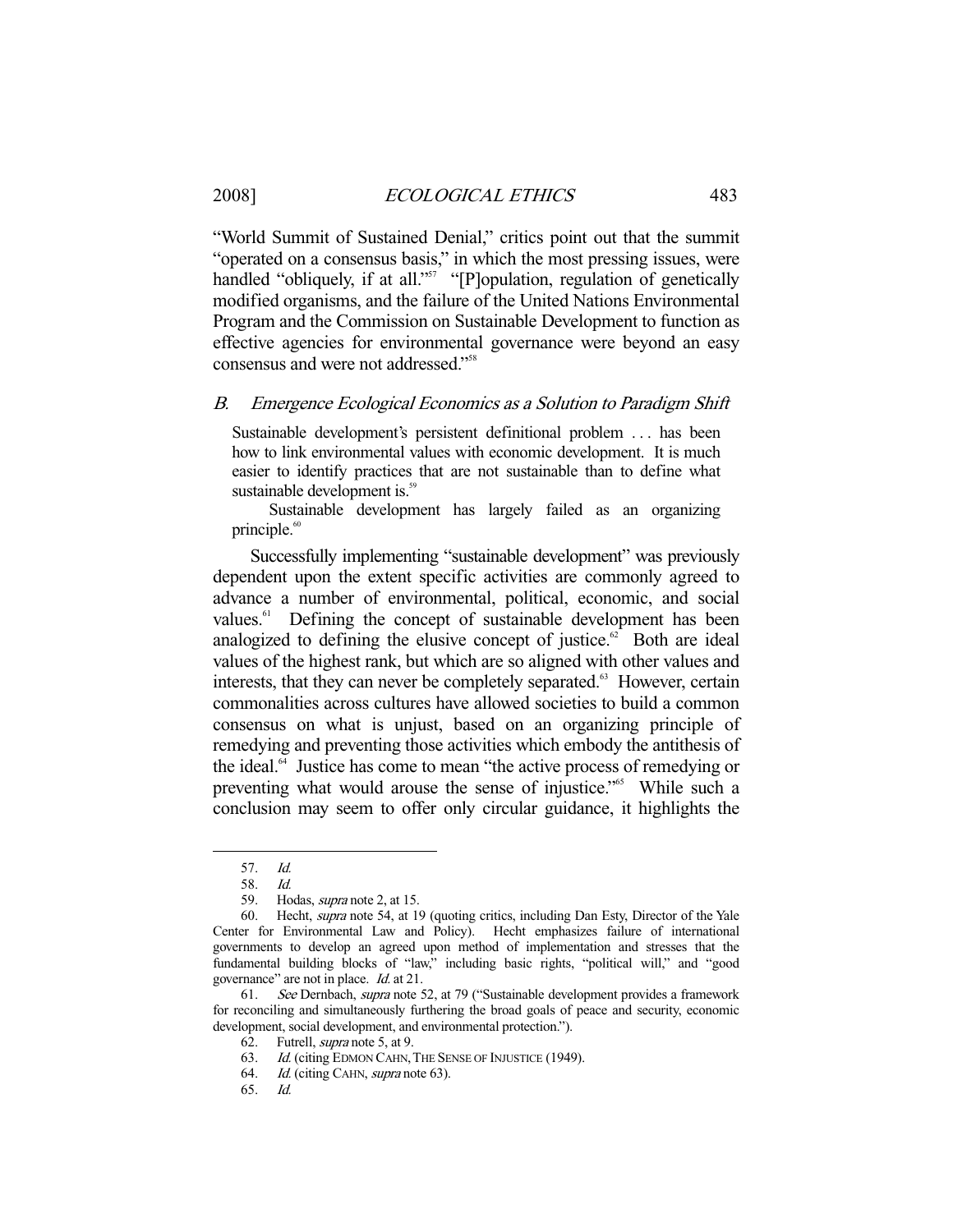process of organizing and prioritizing behaviors under the rule of law as the fundamental key in approximating the ideal.<sup>66</sup> Similarly, the ideal of sustainable development necessarily requires the prioritization of individual and collective values to prevent or remedy unsustainable behavior.<sup>67</sup>

 Unlike our history and tradition of developing common notions of justice, humans on the societal level are relatively inexperienced in proscribing unsustainable activity.<sup>68</sup> At a biological level, humans are programmed for unrestrained consumption. The sustenance provided by a day's hunt was not a consistent guarantee. In America, this reality still manifests itself today. We are the most consumptive nation, as well as the fattest.<sup>69</sup> As a species, our genes are selected to ensure the species' survival through prosperous fertility, ensuring a sufficient proliferation of dominant and adaptive traits.<sup>70</sup> While civilizations have modified their environment to reduce perceived dangers to human survival, this "survival gene" remains ingrained throughout traditional cultures and values. On a societal level, our history has progressed according to Locke's "residual state of nature."<sup>71</sup> The individual benefited through a cooperative effort toward the public good.<sup>72</sup> As free-market economics allowed the individual to gain material and social reward, through competition, a perpetual expansion and development of institutions and commodities served as the means, and ends, to approximate ideals.<sup>73</sup>

 Similarly, sustainable development also attempts to exemplify, through procedure or substantive law, the ideal of the public good, or a multi-generational ecological well-being. However, unlike the past, sustainable development represents an effort to constrain perpetual expansion.<sup>74</sup> To many, it is counterintuitive.<sup>75</sup> This is a logical reaction.

 <sup>66.</sup> See Centre National de la Recherche Scientifique, Founding Principles of the European Union, http://www2.cnrs.fr/en/224.htm (last visited Mar. 25, 2008) (describing European and international incremental institution building processes).

 <sup>67.</sup> Futrell, supra note 5, at 12.

 <sup>68.</sup> See Stockholm Declaration, supra note 18 (noticeably lacking proscriptive measures).

 <sup>69.</sup> See Babor, supra note 1, at 207 ("Unsustainable levels of overconsumption and production are primarily found in affluent societies in the North.").

<sup>70.</sup> See generally CHARLES DARWIN, ON THE ORIGIN OF THE SPECIES (1859) (broaching natural selection and the evolution of populations).

<sup>71.</sup> See Dillard, *supra* note 7, at 60-62.

<sup>72.</sup> *Id.*<br>73. *Sec* 

See id.; cf. Kysar, supra note 4, at 680-81 (comparing traditional "cowboy economics" with ecological-based "spaceman economics," capable of viewing the earth as a closed, limited system).

 <sup>74.</sup> See Kysar, supra note 4, at 678-83 (comparing conventional and ecological economics).

 <sup>75.</sup> See id. at 680-81.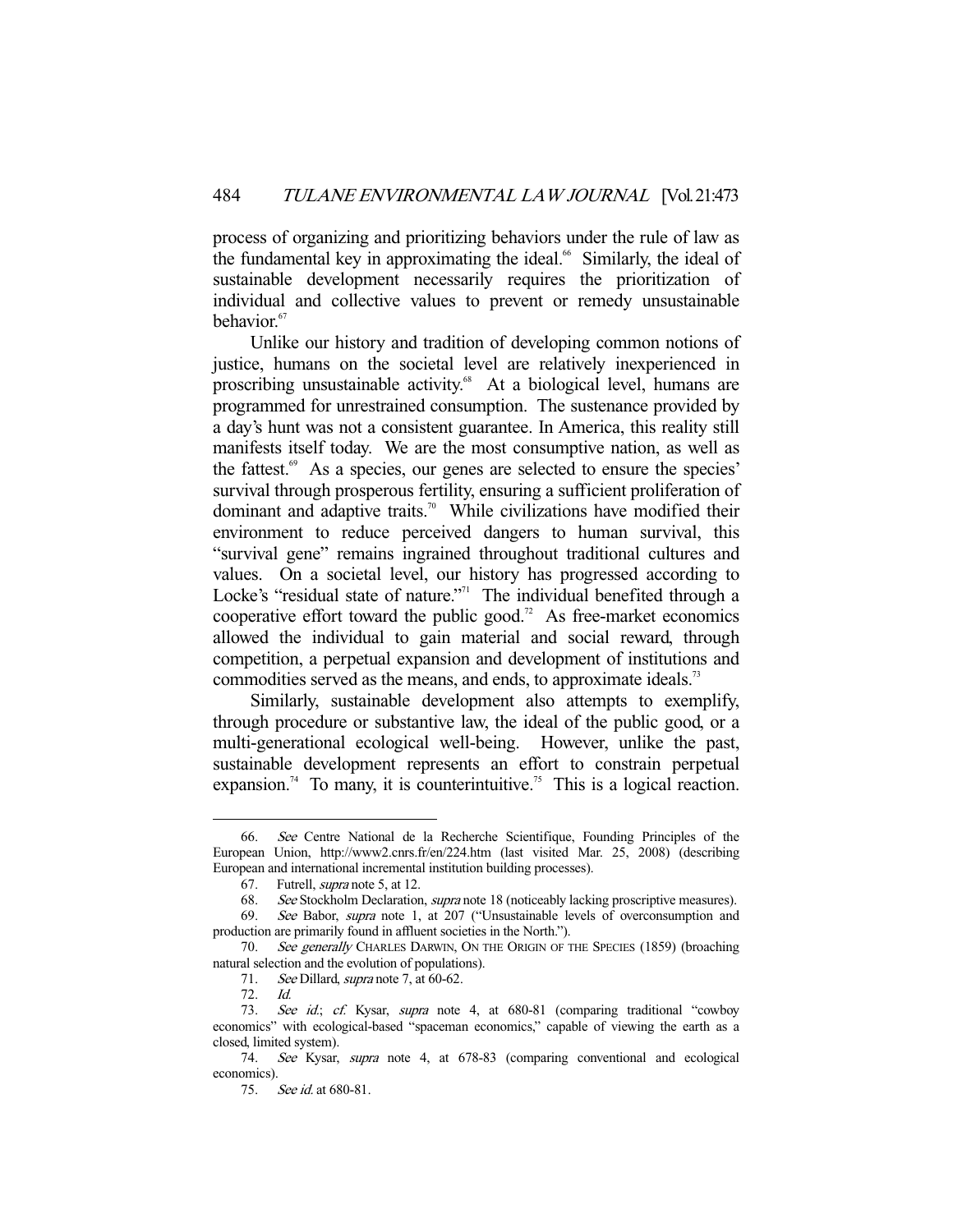Sustainable development as part of the calculus in ecological economics operates to correct the perceived harms caused by collective adherence to established traditions and institutions designed to promote the proliferation of humankind.76 Many understand the preservation of common cultural values as humankind's greatest accomplishment.<sup>77</sup> Unlike capitalism, advancing sustainable development runs counter to the rational individual. To reach a level in which collective ecological human impact is equal to, or less than, our collective resources consumed, today's individual must contribute more, in order to have less.<sup>78</sup> To many, sustainable development is the tragedy of the commons realized.<sup>79</sup> Thus, successful implementation of sustainable policies must perpetuate a fundamental shift in values toward an unfamiliar ethic of individual restraint and intergenerational responsibility.

 In the United States, the present capacity of sustainable development to conceptualize the "interconnectedness of life on a densely populated, technologically intense world,<sup>380</sup> and promote human health and well-being, while securing intergenerational equity, is proportional to its affiliation with formulaic economic theories designed to capture natural capital costs and distribute resources according to intra- and intergenerational considerations.<sup>81</sup> Such economic efforts seek to internalize environmental externalities within an objective economic analysis.<sup>82</sup> In the United States, the applicable economic endorsement of sustainable development has spurred a proliferation of "tradable permits, corrective taxes, disclosure schemes, and other tools designed to replicate the conditions of a well-functioning market."<sup>83</sup>

 The emergence of "ecological economics" has marked the dissatisfaction of environmental economists with a perceived "expedient compromise"<sup>84</sup> associated with current efforts and corporate interest

 <sup>76.</sup> See id. at 677-78.

<sup>77.</sup> See Lucia A. Silecchia, Environmental Ethics from the Perspectives of NEPA and Catholic Social Teaching: Ecological Guidance for the 21st Century, 28 WM. & MARY ENVTL. L. & POL'Y REV. 659, 664-65 (2004) (noting the importance of ecological issues among religious faiths).

<sup>78.</sup> See Dillard, *supra* note 7, at 60-62.

<sup>79.</sup> See generally Hardin, supra note 19 (focusing on collective action problem created by natural resources open to exploitation by anyone without any legal or social constraint).

<sup>80.</sup> Hodas, *supra* note 2, at 25.<br>81. Smith, *supra* note 5, at 294

Smith, *supra* note 5, at 294.

<sup>82.</sup> See LAWN, supra note 15, at 3-7.

 <sup>83.</sup> Kysar, supra note 4, at 675.

 <sup>84.</sup> Hodas, supra note 2, at 5.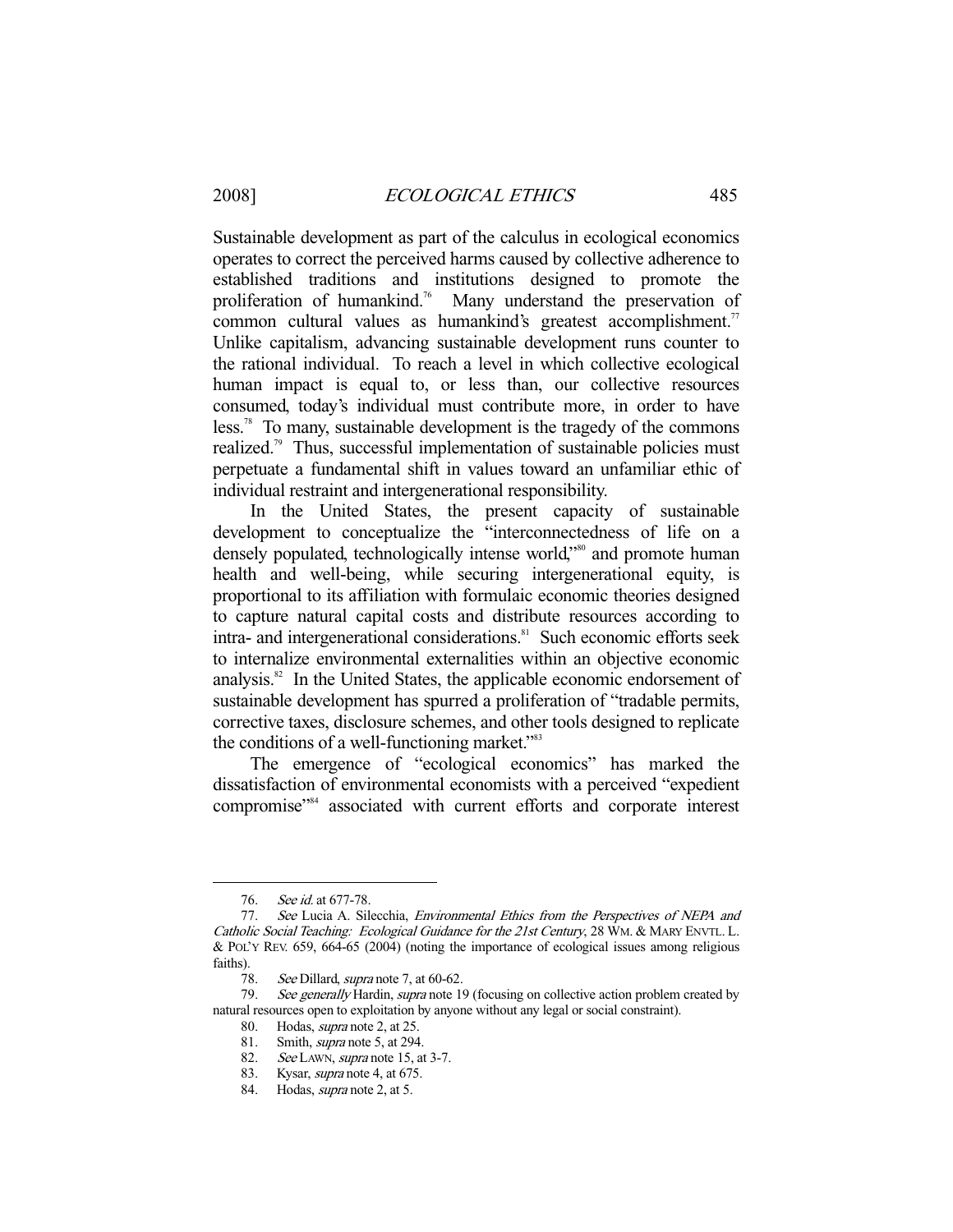politics.<sup>85</sup> Cornell Law Professor Douglas A. Kysar has described the shortcomings of current environmental regulation:

[T]he failure of existing environmental trading programs to inspire serious democratic deliberation about environmental goals is caused in no small part by a fundamental conceptual flaw in our background assumptions about the natural world and its relation to our economic activity. Specifically, because mainstream economic accounts generally fail to recognize absolute limits imposed by nature on the ability of humans to appropriate and utilize natural resources, they also fail to provide an adequate conceptual basis on which to make the political judgments required by tradable permit schemes.

 . . . [E]nvironmental law does not suffer from a lack of well designed, well-studied policy tools to achieve its goals, but rather from a lack of urgency among policymakers and the public concerning the necessity to achieve those goals.<sup>86</sup>

 Ecological economics strives to combine economic and conservational understandings within a "preanalytic vision" of human activity.87 This is accomplished by assigning a fixed algebraic variable to the calculated limits of earth's finite resources.<sup>88</sup> Ecological economics seeks to continually develop this fixed variable by ever-quantifying the relationship between natural capacity, resource use, and waste emissions generated by human activity.<sup>89</sup>

 The potential appeal ecological economics has toward addressing overpopulation in the United States is encouraging. While opposing arguments are emotional and founded on irrational biases, they are nonetheless grounded in human history and tradition of pronatalist policies. The utility of ecological economics is its rational approach to quantifying the ecological impact of humans and objectifying what has traditionally been considered a subjective belief in environmental value.<sup>90</sup> Unlike traditional economics, efficiency and conservation become the primary motivating variables, as opposed to expansion.<sup>91</sup> Furthermore, as society nears a maximum sustainable biological limit, or "carrying capacity," ecological economics purports to value the remaining resource flow qualitatively, leaving the political process to dictate proper use.<sup>92</sup>

<sup>85.</sup> Kysar, *supra* note 4, at 676-77.

 <sup>86.</sup> Id. at 676-78.

 <sup>87.</sup> Id. at 677.

<sup>88.</sup> See, e.g., LAWN, supra note 15 (applying ecological economics for sustainable development in practice).

 <sup>89.</sup> Kysar, supra note 4, at 681-82.

 <sup>90.</sup> Id. at 680-83.

 <sup>91.</sup> Id.

 <sup>92.</sup> Id. at 681.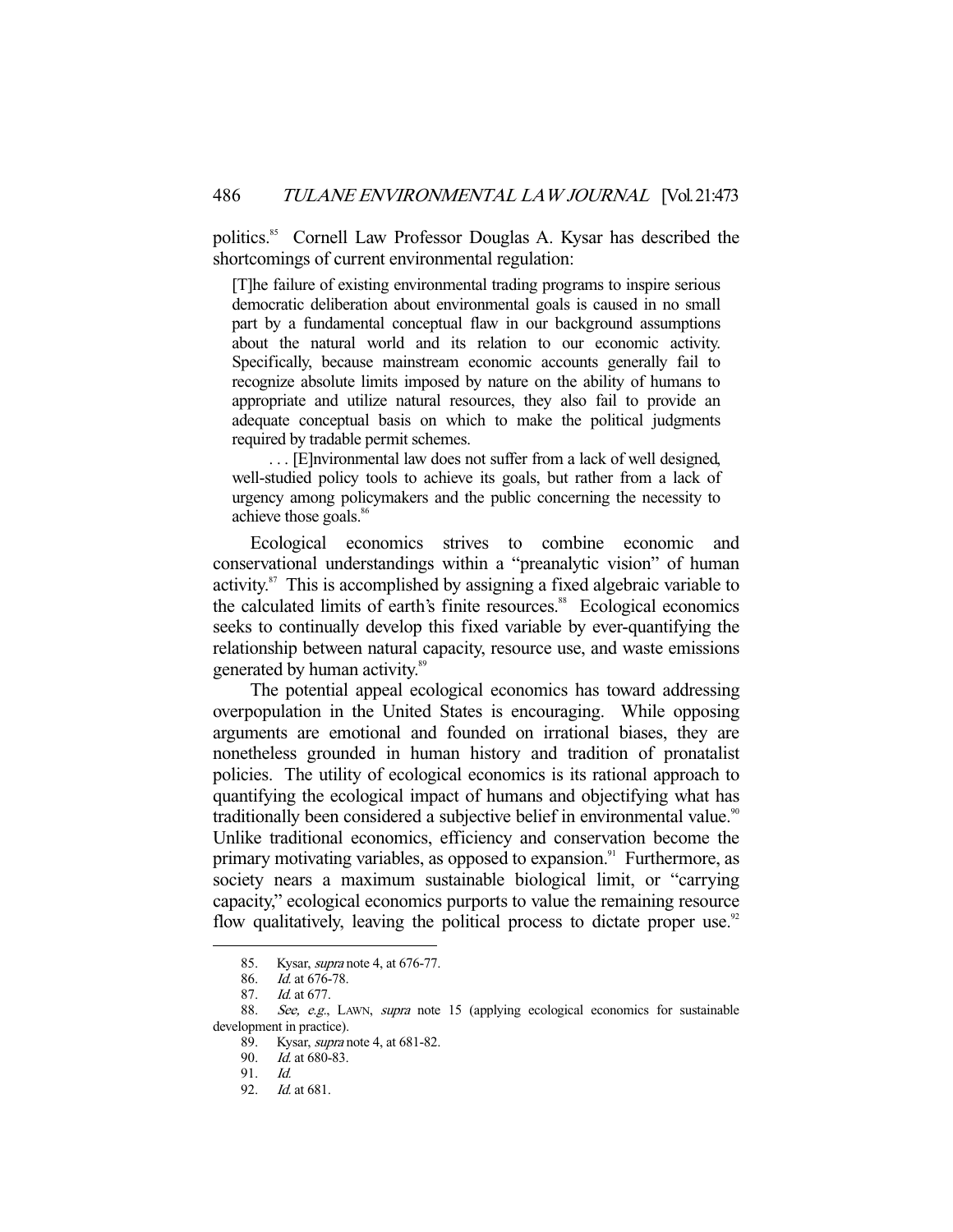Part IV considers the social externalities inherent in such an economic policy.

## IV. PRECAUTIONARY ARGUMENTS AGAINST A PRECAUTIONARY POLICY

 In many ways environmental law in the United States has been shaped according to common law tort principles.<sup>93</sup> As such, the notion of sustainable development in the United States has remained subservient to reactive regulatory policies, which seek to control behavior only after substantial harm has manifested. $94$  Indeed, uncertainty is a distinguishing characteristic of environmental law.<sup>95</sup> Environmental degradation is the product of a multitude of incremental acts, occurring over long spans of time and transcending jurisdictional boundaries.<sup>96</sup> As the result of prevailing social values and a reactionary disposition to unforeseen harm, the United States lacks the tools to incorporate the issue of unfettered population growth into productive political discourse. Sustainable development thus fails to win support with a majority of critics, too frightened by the prospect of Huxley's brave new world to give proper consideration to the environmental threats humans face due to an everincreasing population.<sup>97</sup>

 Therefore, one of the greatest challenges to sustainable development and, in particular, ecological economics lies in conquering the fears surrounding a policy considered fundamentally counterintuitive,

<sup>93.</sup> See Hodas, *supra* note 2, at 22-23 ("Common law doctrines that inform our thinking today date as far back as 1536, when the doctrine of public nuisance and its special injury rule first appeared. The tort law that evolved was based on concepts of specific harm caused by specific actions that were identifiable and localized in space and time. The justifications for strict causation and standing requirements associated with this tort law 'made sense in an era when misuse of existing technology affected only people in the immediate vicinity of the activity and caused only limited harm.' The concerns of a person living in1536—a horse falling into a ditch along the side of a road—pale in comparison to 'modern global climate change, loss of species diversity, chemical plant accidents, supertanker oil spills, contamination of air, land and water, and the like worries about.'").

<sup>94.</sup> *Id.* at 20-21.

<sup>95.</sup> See Holly Doremus, Constitutive Law and Environmental Policy, 22 STAN. ENVTL. L.J. 295, 318-19 (2003).

 <sup>96.</sup> Id.

<sup>97.</sup> ALDOUS HUXLEY, BRAVE NEW WORLD (1932); see Richard G. Wilkins & Jacob Reynolds, International Law and the Right to Life, 4 AVE MARIA L. REV. 123, 133, 143-47 (2006) (warning all interested in protecting "the intrinsic value of human life" to remain alert to "magic mirrors" and "coded and purposefully vague language" surrounding international efforts to couch the reproductive debate in terms of "environmental preservation," "empowerment of women," and "access to healthcare"); Diane L. Slifer, Growing Environmental Concerns: Is Population Control the Answer?, 11 VILL. ENVTL. L.J. 111, 118 (2000) (marginalizing those supporting population policies as "doomsayers"); Ron N. Andreason, The International Convention on Population Development: The Fallacies and Hazards of Population "Control," 1999 B.Y.U. L. REV. 769, 769 (1999) (questioning population reduction programs meant to improve the human environment).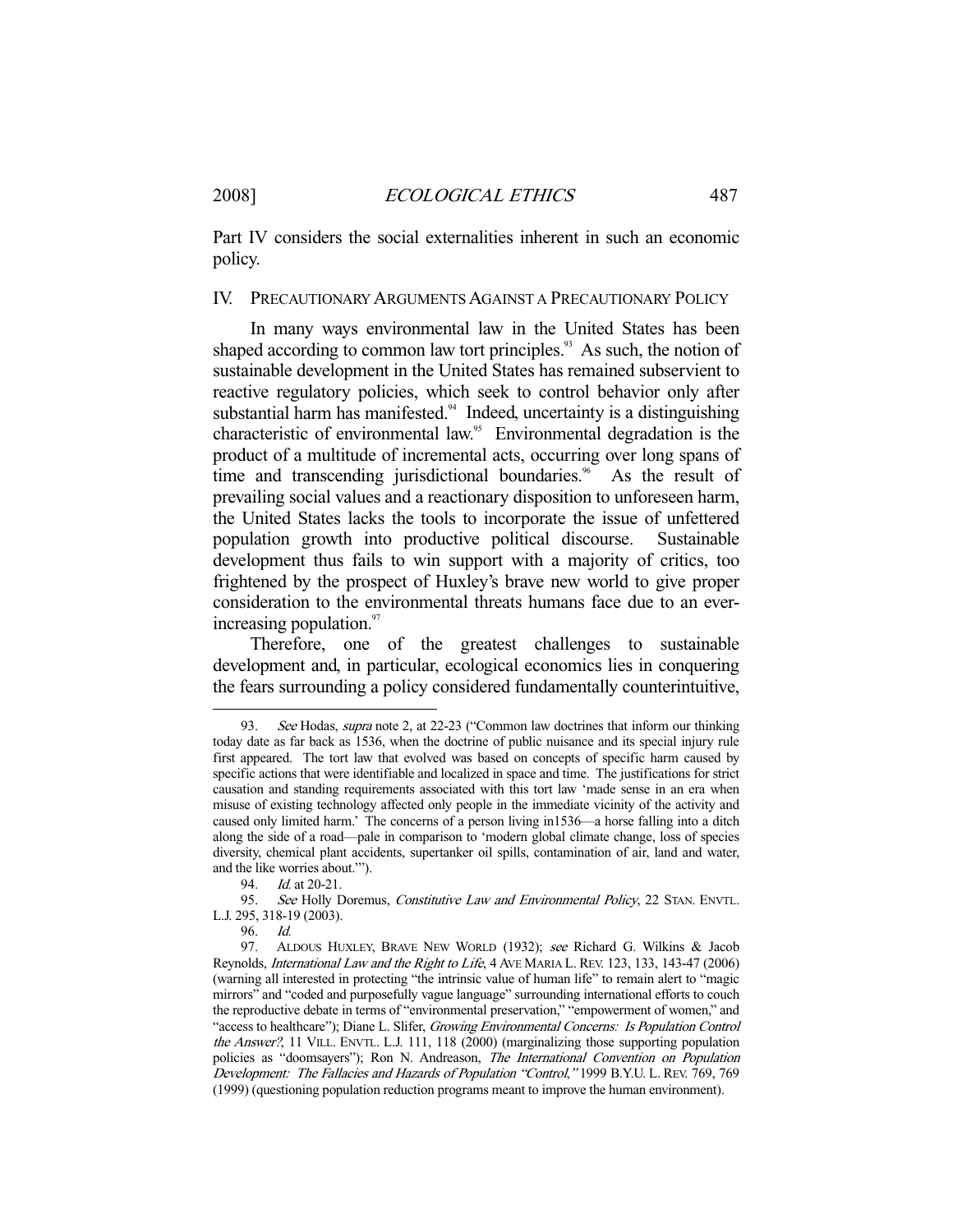while anticipating the externalities naturally produced by a market-driven design. One concern lies in the ethical displacement of human value in the quest to avoid the upward limits of resource exhaustion. $98$  For example, Philip A. Lawn's Toward Sustainable Development: An Ecological Economics Approach provides for the implementation of "transferable birth licenses" as a solution to establishing an ecological sustainable human population.<sup>99</sup> The theory provides that each person would be entitled to the license to have one child.<sup>100</sup> If one was to die before they procreated, the license could be willed to anyone of the deceased's choice.<sup>101</sup> If a child died, the license would "pass to the next of kin."<sup>102</sup> The penalty for procreating without a license is a fine in relation to the quarterly-calculated market price for purchasing a transferable license.<sup>103</sup> The penalty price would be set above this market rate, and to the extent one could not afford the penalty, the penalty would be imposed over time through an increase in the marginal tax rate of the offender's income.<sup>104</sup> Lawn called this a "procreation levy."<sup>105</sup> It is calculated to engender the "least resistance" from society as the scheme is implemented.<sup>106</sup> Once established, the extent of punishment varies according to its effectiveness in minimizing the number of violations in relation to a fixed "population target."<sup>107</sup>

#### V. THE SUPREME COURT AND UNENUMERATED RIGHTS

Since individual and collective rights will conflict, it may be preferable to view the "right" and the "duty" as complementary, or two sides of the same coin. In consequence, the "flip side" of the coin, being the fulfillment of the duty and the denial of the right, or adherence to a constraint on its exercise, is not easily agreed to because it can be drastic in its scope.<sup>108</sup>

 Clean and wholesome bread does not depend upon whether the baker works but ten hours per day or only sixty hours a week.<sup>109</sup>

 [I]f the core reason behind preserving the environment is to preserve the Earth for the enjoyment and use of future generations . . . : [d]oes it

<sup>98.</sup> LAWN, *supra* note 15, at 299-300.

 <sup>99.</sup> Id.

 <sup>100.</sup> Id.

 <sup>101.</sup> Id.

 <sup>102.</sup> Id.

 <sup>103.</sup> Id.

<sup>104.</sup> LAWN, *supra* note 15, at 299-300.

 <sup>105.</sup> Id.

 <sup>106.</sup> Id.

 <sup>107.</sup> Id.

 <sup>108.</sup> Babor, supra note 1, at 222. 109. Lochner v. New York, 198 U.S. 45, 57 (1905).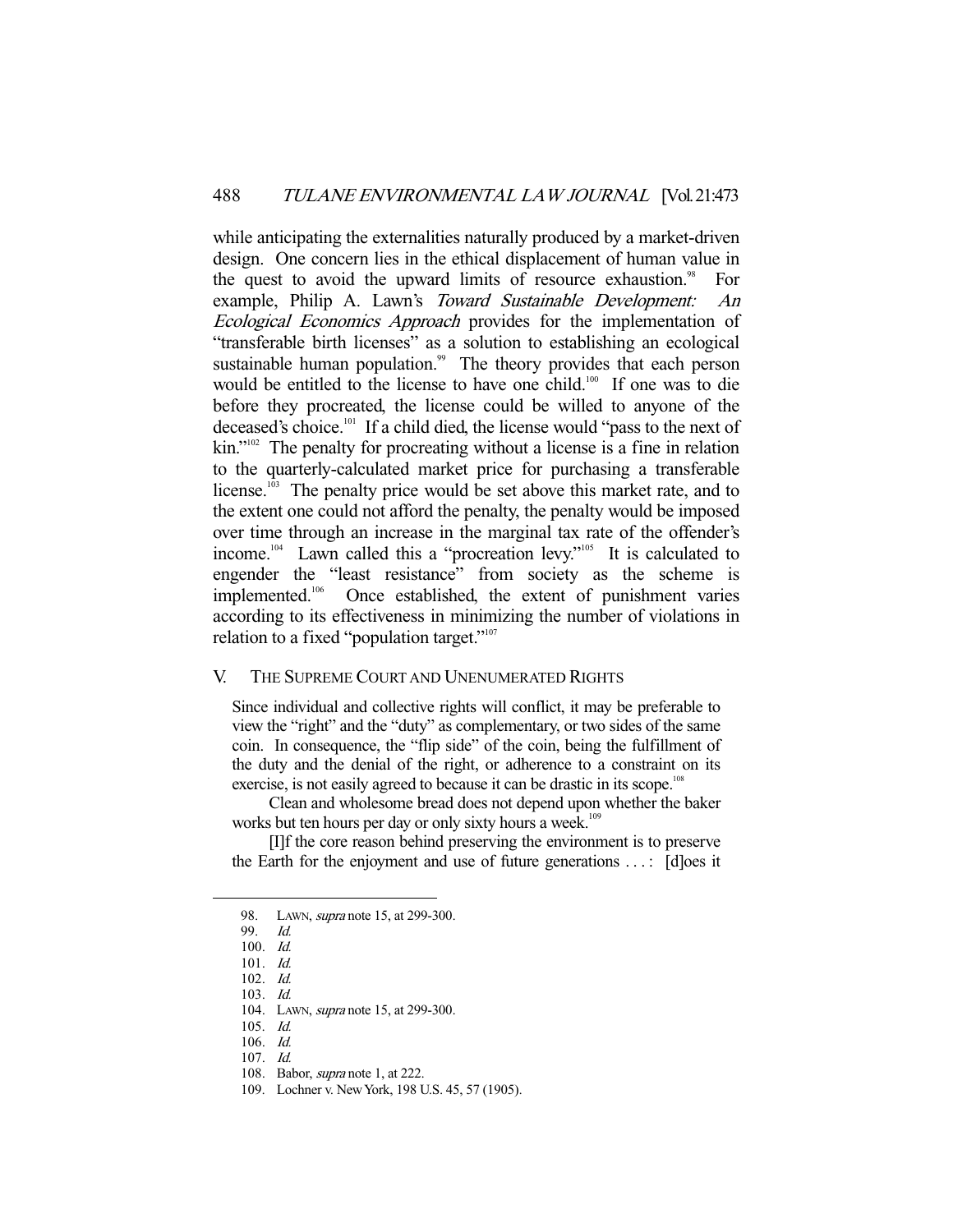really makes sense that we limit the number of humans in the future generations—limit those for whom we are trying to preserve the Earth? . . . [I]s it logical to take away the opportunity of enjoying the environment from those for whom we profess to save it?<sup>110</sup>

 If there is a basis for an unlimited procreative right in the United States it is not expressly enumerated in the text of the United States Constitution.111 However the Supreme Court has held that some liberties are so important, that they are deemed "fundamental," immune from governmental infringement.<sup>112</sup> The history of the Supreme Court's selective incorporation of "unenumerated" or negative rights into constitutional jurisprudence reveals a tension in the unique and powerful freedom the Supreme Court retains to define the legal scope of societal values, rights, and traditions.<sup>113</sup> In essence, the Supreme Court In essence, the Supreme Court determines the pace at which a popular electorate is able to establish or preserve normative values in society through the rule of law.114 To the extent that the Supreme Court's majority members perceive a reciprocal relationship between a particular issue and traditions deemed necessary to the American concept of "ordered liberty," the Supreme Court has the capacity to abandon or advance common values otherwise immune to the democratic process.<sup>115</sup> The scope of articulated traditions associated with procreative autonomy can provide a starting point. Additionally, a historical appreciation of the Supreme Court's own limits in maintaining

 <sup>110.</sup> Slifer, supra note 97, at 158.

<sup>111.</sup> Dillard, *supra* note 7, at 11.

 <sup>112.</sup> See Skinner v. Oklahoma, 316 U.S. 535, 546 (1942) (finding fundamental right to refuse mandatory sterilization grounded in eugenics theories); cf. Korematsu v. United States, 323 U.S. 214 (1944) (upholding internment of Japanese prisoners based upon irrational nonexistent threat).

 <sup>113.</sup> See Ronald J. Krotoszynski, Dumbo's Feather: An Examination and Critique of the Supreme Court's Use, Misuse, and Abuse of Tradition in Protecting Fundamental Rights, 48 WM. & MARY L. REV. 923, 932-37 (2006) (suggesting that cases follow a predetermined result based upon subjective preconceptions).

 <sup>114.</sup> Compare Bowers v. Hardwick, 478 U.S. 186, 192 (1986) (narrowly construing "ancient roots" tradition analysis to find no "fundamental right [for] homosexuals to engage in acts of consensual sodomy"); with Lawrence v. Texas, 539 U.S. 558, 576-77 (2003) (correcting earlier analysis and finding liberty interest in "intimate consensual conduct"); and Romer v. Evans, 517 U.S. 620, 622-24 (1996) (finding animus in rational basis review for state amendment based on popular moral concern marginalizing homosexuals, who have not traditionally constituted a suspect class, or discrete and insular minority).

 <sup>115.</sup> See Lawrence, 539 U.S. at 576-77 (correcting earlier tradition analysis); cf. Michael H. v. Gerald D., 491 U.S. 110, 127 n.6 (1989) (plurality opinion) ("We refer to the most specific level at which a relevant tradition protecting, or denying protection to, the asserted right can be identified."); id. at 132 (O'Connor, J., concurring) (criticizing plurality opinion that "sketches a mode of historical analysis to be used when identifying liberty interests . . . that may be somewhat inconsistent with our past decisions" and refusing to "foreclose the unanticipated by the prior imposition of a single mode of historical analysis").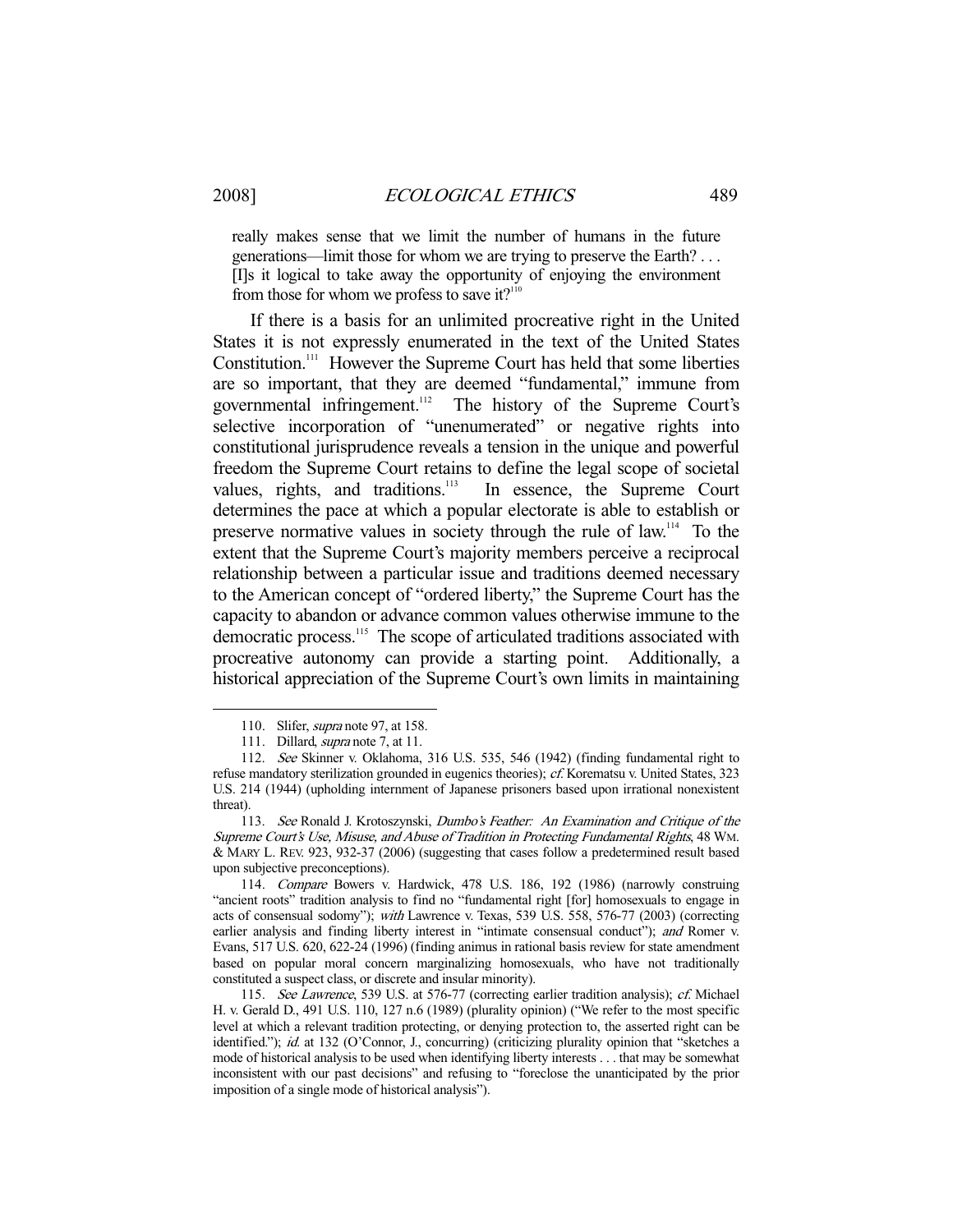the unenumerated right to contract can provide a fixed point from which to measure the extent "tradition" is adjusted according to political will and a shift in perceived cultural values. A perceived variable in this equation is the extent the Supreme Court can maintain a rational construct of the procreative right in the face of "super-rational" ecological economic quantifications.<sup>116</sup> This Comment suggests that the act of meshing ecological rights with the limits of procreative autonomy could serve two purposes: (1) to provide a foundation for a flexible liberty interest in ecological well-being from which future environmental rights could emerge according to a rational continuum and (2) to provide a snapshot through legal precedent of the current environmental landscape, such that subsequent understandings of ecological well-being are not completely relative to the realities of the time.

 The Fourteenth Amendment purports to provide "equal protection" and "due process" under the law to all citizens.<sup>117</sup> From 1890 to 1937, the Supreme Court understood "due process" to include the substantive values associated with laissez-faire capitalism, the dominant economic and social understanding of the era.<sup>118</sup> Striking down regulations aimed at addressing workplace safety and worker exploitation, the Supreme Court derived an implicit "fundamental right to contract" from the Constitution.<sup>119</sup> To the extent the Supreme Court protected the unenumerated fundamental right to contract, legislative and executive attempts to combat exploitation failed.<sup>120</sup> However, the onslaught of the Great Depression and Roosevelt's "New Deal" made apparent the social constraints of unrestrained capitalism.<sup>121</sup> To a great extent, the Supreme Court's prioritization of an "unenumerated" economic policy prevented the equitable reallocation of resources, forestalling efforts to initiate a "New Deal."<sup>122</sup> As the legal "freedoms" of contract and property advanced by the Supreme Court came to be seen as an illusion by the majority of American individuals, the Supreme Court was forced to abandon its tradition in order to preserve its own legitimacy.<sup>123</sup>

<sup>116.</sup> See LAWN, supra note 15, at 23 (explaining that a ecological economics requires a "dogmatic belief in objectivity").

 <sup>117.</sup> U.S.CONST. amend. XIV, § 1.

<sup>118.</sup> See ERWIN CHEMERINSKY, CONSTITUTIONAL LAW: PRINCIPLES AND POLICIES 590-601 (2002).

 <sup>119.</sup> Lochner, 198 U.S. at 64.

 <sup>120.</sup> See id.

<sup>121.</sup> CHEMERINSKY, supra note 118, at 590-601.

 <sup>122.</sup> Id.

 <sup>123.</sup> See id.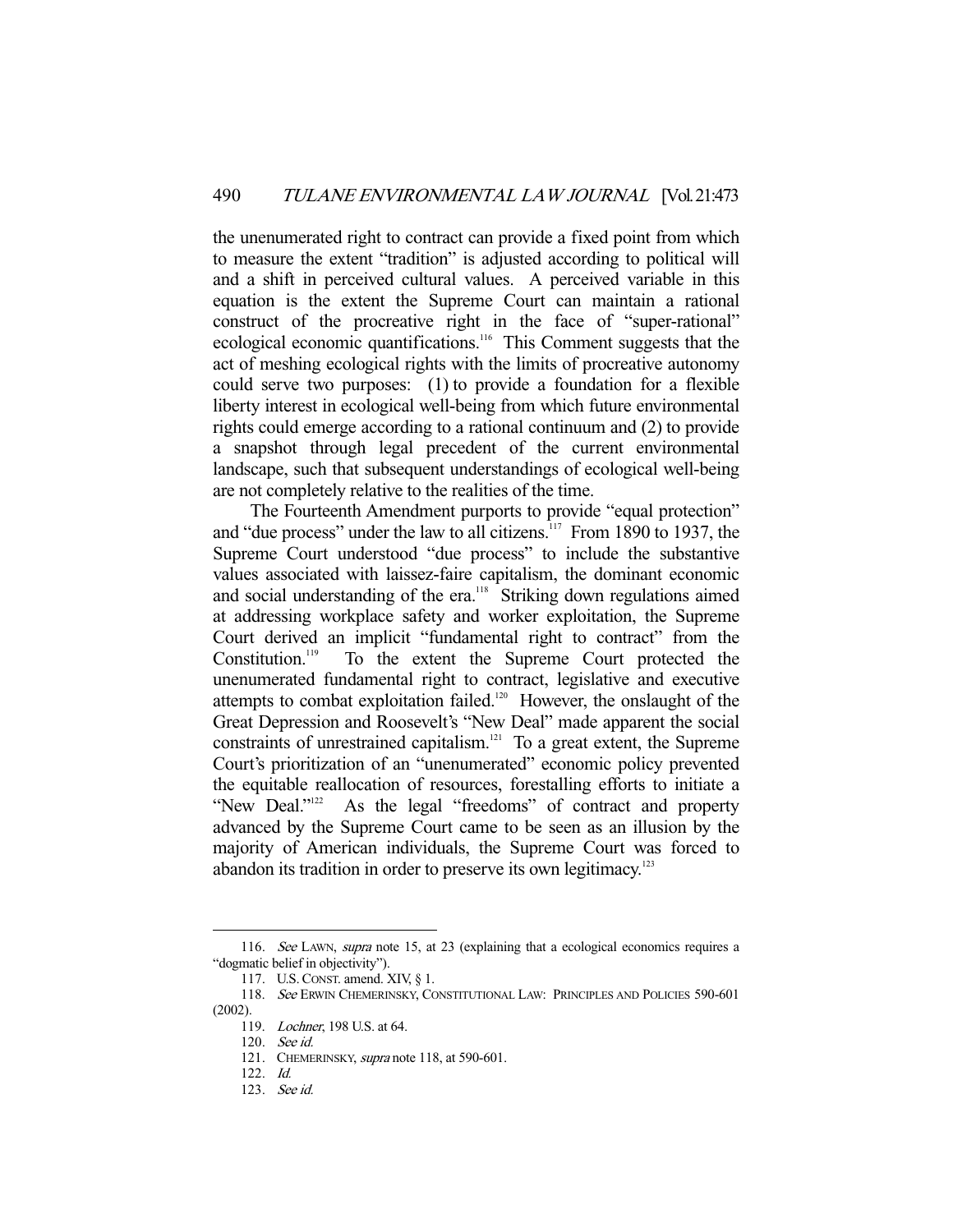As the Court began to restructure its Fourteenth Amendment jurisprudence to address issues relating to social inequality, the Supreme Court, to an extent, embraced its own policy of sustainable development by conceding its institutional limits and tailoring its "judicial activism" toward advancing noneconomic principles implicit in the text of the constitutional endorsement of equality.<sup>124</sup> While the Supreme Court moved away from its enforcement of implicit contractual rights, it nonetheless established the early precedent for understanding the scope of procreative rights.<sup>125</sup> In *Skinner v. Oklahoma*, the Supreme Court invalidated the state's Habitual Criminal Sterilization Act, requiring the forced sterilization of criminal offenders convicted three times of "moral turpitude."126 Justice Douglas wrote for the Court: "We are dealing here with legislation which involves one of the basic civil rights of man. Marriage and procreation are fundamental to the very existence and survival of the race. The power to sterilize, if exercised, may have subtle, farreaching and devastating effects."<sup>127</sup>

 The Supreme Court's development of procreative rights continued two decades later, in what is known as the modern era of substantive due process. In 1965, the Court resumed the policy of extracting unenumerated fundamental rights from the Constitution; however, unlike the Lochner Era, the Supreme court justified the existence of unenumerated fundamental rights in relation to several Constitutional Amendments.<sup>128</sup> In *Griswold v. Connecticut*, the Supreme Court invalidated the state's criminal law proscribing the sale and use of contraceptives.129 Justice Douglas wrote for the Court: "We do not sit as a super-legislature to determine the wisdom, need, and propriety of laws that touch economic problems, business affairs, or social conditions. This law, however, operates directly on an intimate relation of husband and wife and their physician's role in one aspect of that relation."130 The Supreme Court went on to proclaim that "the specific guarantees in the Bill of Rights have penumbras, formed by emanations from those guarantees that help give them life and substance."131 The Supreme Court found that the criminal ban on contraceptive use was a "repulsive" and overinclusive law that invaded "the sacred precincts of marital

 <sup>124.</sup> See Skinner v. Oklahoma, 316 U.S. 535, 5441 (1942).

 <sup>125.</sup> See id.

 <sup>126.</sup> Id. at 536, 541.

 <sup>127.</sup> Id at 541.

 <sup>128.</sup> Griswold v. Connecticut, 381 U.S. 479, 484-85 (1965).

 <sup>129.</sup> Id. at 485-86.

 <sup>130.</sup> Id. at 482.

 <sup>131.</sup> Id. at 484.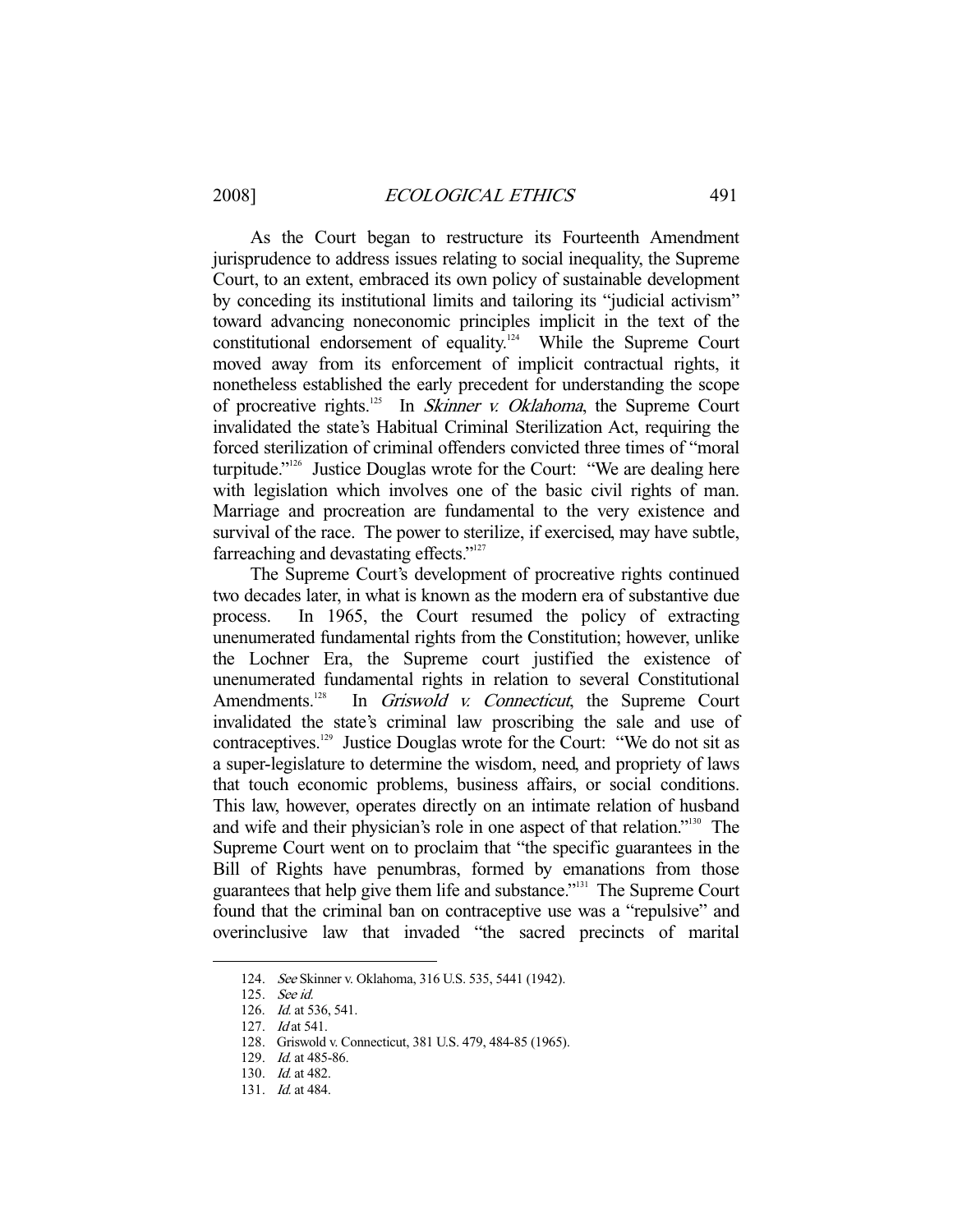bedrooms."132 Thus, the Supreme Court officially recognized a protected "zone of privacy" associated with the marriage relationship, noting that such a fundamental right predated the founding of the United States.<sup>133</sup>

 The Supreme Court expanded the zone of privacy beyond the family to individuals in *Eisenstadt v. Baird*.<sup>134</sup> In *Eisenstadt*, a woman was convicted of distributing contraceptive foam to individuals at a public meeting at Boston University, in which she was speaking on the subject of overpopulation.<sup>135</sup> The Supreme Court framed the protected right as "the decision whether to bear or beget a child."136 The Supreme Court characterized procreation as private and invalidated the statute on the basis that it treated married and unmarried women who were similarly situated dissimilarly.<sup>137</sup>

 Since the Lochner Era and the subsequent articulation of procreative liberties grounded in the sanctity of marital precincts and the continuation of the human species,<sup>138</sup> the Supreme Court's consensus on fundamental liberties has deconstructed according to the various approaches to discerning tradition.<sup>139</sup> As the Supreme Court's protection of fundamental traditions necessary for ordered liberty have delved into untraditional and highly political issues of abortion, assisted suicide, and homosexual equality, it struggles to reconcile new cultural values according to a generalized notion of tradition. Legal scholars have posited that the Supreme Court post-Lochner is operating in a postmodern world. Its written methodologies seem to follow a predetermined result. Critics argue that the Supreme Court has failed to provide a consistent formula, finding and rejecting traditions based on original intent, states' consistent and contemporary observance, its own precedent, and international law.<sup>140</sup>

#### VI. CONCLUSION

 The Lochner Era rejected the notion that an unenumerated right could be objectively construed and sustained against the evolution of social norms and values. By presenting a multitude of opinions and

 <sup>132.</sup> Id. at 485-86.

 <sup>133.</sup> Id.

 <sup>134. 405</sup> U.S. 438 (1972).

<sup>135.</sup> Id. at 440; see Dillard, supra note 7, at 16 (discussing the Supreme Court's decision in Eisenstadt).

 <sup>136.</sup> Eisenstadt, 405 U.S. at 453.

<sup>137.</sup> *Id.* at 454-55.

<sup>138.</sup> See Griswold, 381 U.S. at 485-86.

<sup>139.</sup> See Krotoszynski, *supra* note 113, at 932-37.

<sup>140.</sup> *Id.* at 938-42.